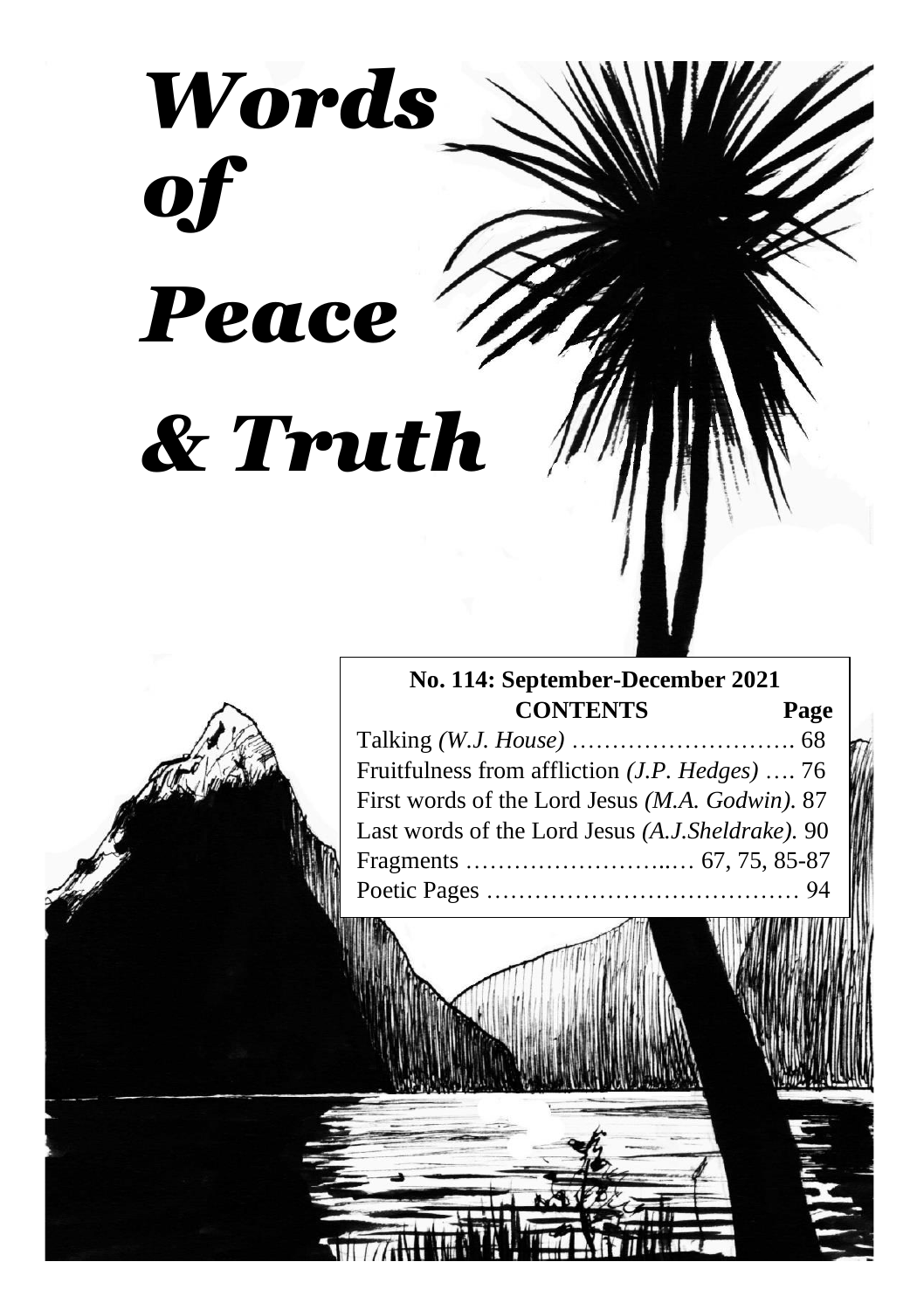## **WORDS OF PEACE & TRUTH**

(Esther 9:30; see also Zechariah 8:19 and Jeremiah 33:6)

No. 114: September – December 2021

# **Editorial**

What is the basic reason for the world being in such a mess today? And for Christendom being so corrupted? We may frame our answers in various ways. As believing Christians we may even rightly say, Adam's disobedience in the Garden of Eden. But there was something previous even to that; Eve had listened to the query raised by Satan, "Is it even so, that God hath said …?" She entertained the possibility that when God had said to her husband, "but of the tree of the knowledge of good and evil, thou shalt not eat of it; for in the day that thou eatest of it thou shalt certainly die," the words did not have to be taken at their face value. That led to her making her own appraisal of that tree and arriving at her own decision about it. Her behaviour, and Adam's, had catastrophic results, which have continued to our own day.

Sadly, the same attitude of exalting oneself above God's word is still rampant. In today's world, including (alas) Christendom, it seems that nothing is taken as sacrosanct: marriage, the family, human relationships of all types, even gender itself, the need to speak the truth, and so on; everything is apparently up for reappraisal, never mind what God's word says. With particular reference to professing beleivers, did God really mean it when He put it into His word, the Holy Bible, that Christ Himself is the subject of the gospel (Romans 1:3, Galatians 1:16); that He alone is "the Head of the body, the church" (Colossians 1:18); that believers

Editor: Geoffrey Bacon, 58 Byron Avenue, Coulsdon, Surrey, England. CR5 2JR Website: www.wordsofpeaceandtruth.co.uk E-Mail: [g.bacon707@outlook.com](mailto:g.bacon707@outlook.com) Tel: 020-8660.2915

\_\_\_\_\_\_\_\_\_\_\_\_\_\_\_\_\_\_\_\_\_\_*\_\_\_\_\_\_\_\_\_\_\_\_\_\_\_\_\_\_\_\_\_\_\_\_\_\_\_\_\_\_\_*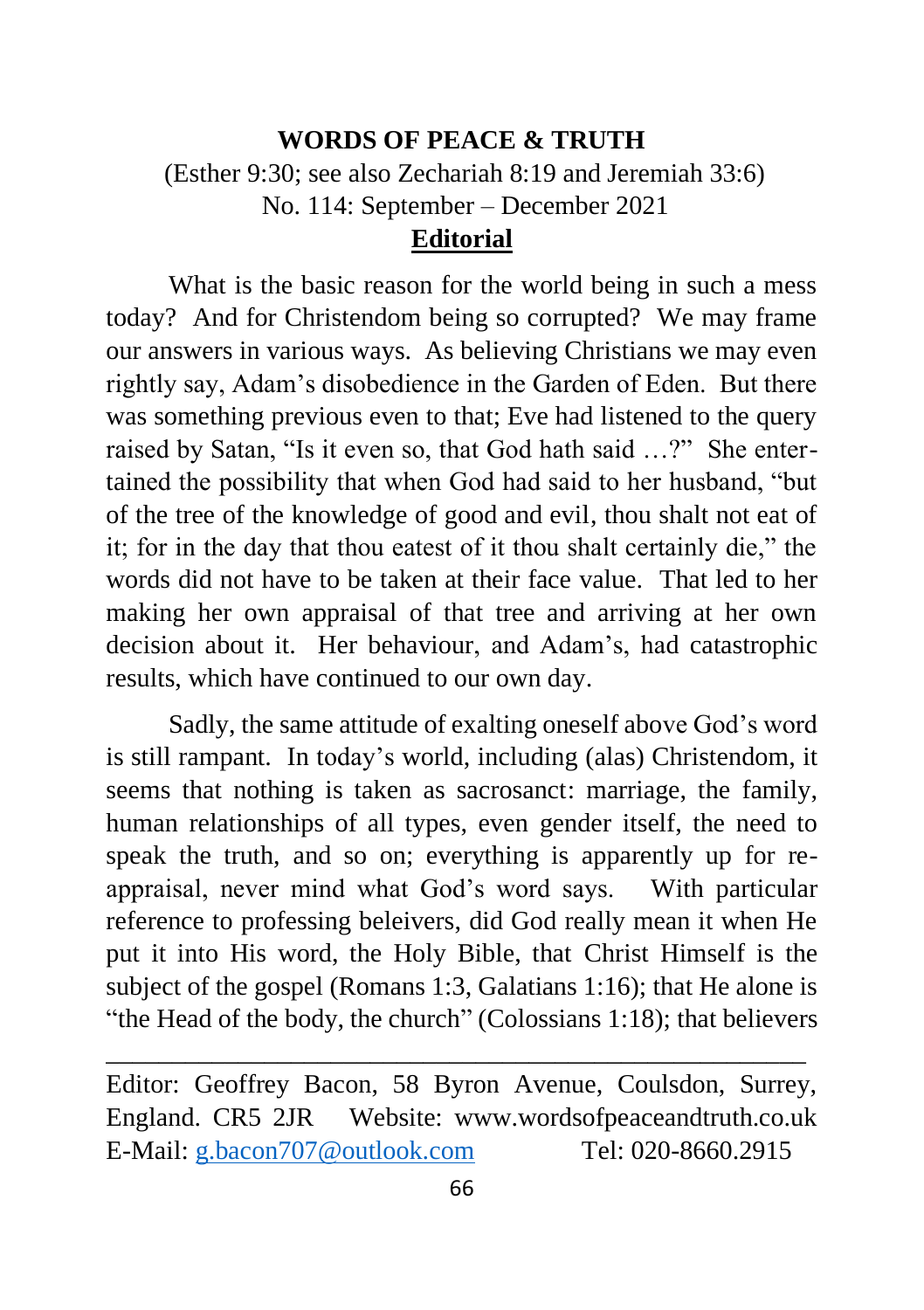# **Editorial** *(continued)*

"are not of the world" (John 17:14, Galatians 1:4); that our calling is heavenly (Hebrews 3:1); that we should "depart from iniquity" (Psalm 34:14, 2 Timothy 2:19); that all believers are priests (1 Peter 2: 5 and 9, Revelation 1:6); but also that women should remain silent in the assembly (1 Corinthians 14:34, 1 Timothy 2:11-13) and cover their heads when at prayer (1 Cor. 11:1-10)? These are just some of the issues raised over recent years.

Alas, a veritable industry has grown up in re-interpreting or explaining away God's plain word. Often freer translations, which obscure the true meaning of the Bible, are employed to this end. People also help themselves to excuses such as, 'that was only cultural,' or even 'that is myth and legend,' or 'science has shed more light on that subject.' This last ploy was anticipated by the apostle Paul when he warned Timothy of "science falsely so called."

In the dark and difficult days in which Haggai prophesied, God said to His people, "The word that I covenanted with you when ye came out of Egypt, and My Spirit, remain among you: fear ye not." The people might have replied, 'But that was nearly a thousand years ago! Things have completely changed since then.' Yet God would still be faithful to His word and expected His people still to cling to it. The Lord Jesus commended the assembly at Philadelphia for keeping His word; may He be able to do so concerning ourselves in this day. Indeed, our only means of safety lies in adhering to "the living and abiding word of God" (1 Peter 1:23) – that word which saves, sanctifies, guides, corrects, encourages and sets before us the glorious hope of the return of our Lord Jesus Christ. *G.S.B.*

## **Fragment**

"We have found the Messias" *(John 1:41)*: "five words with my understanding" *(1 Corinthians 14:19)* – David Robins (25.03.2000).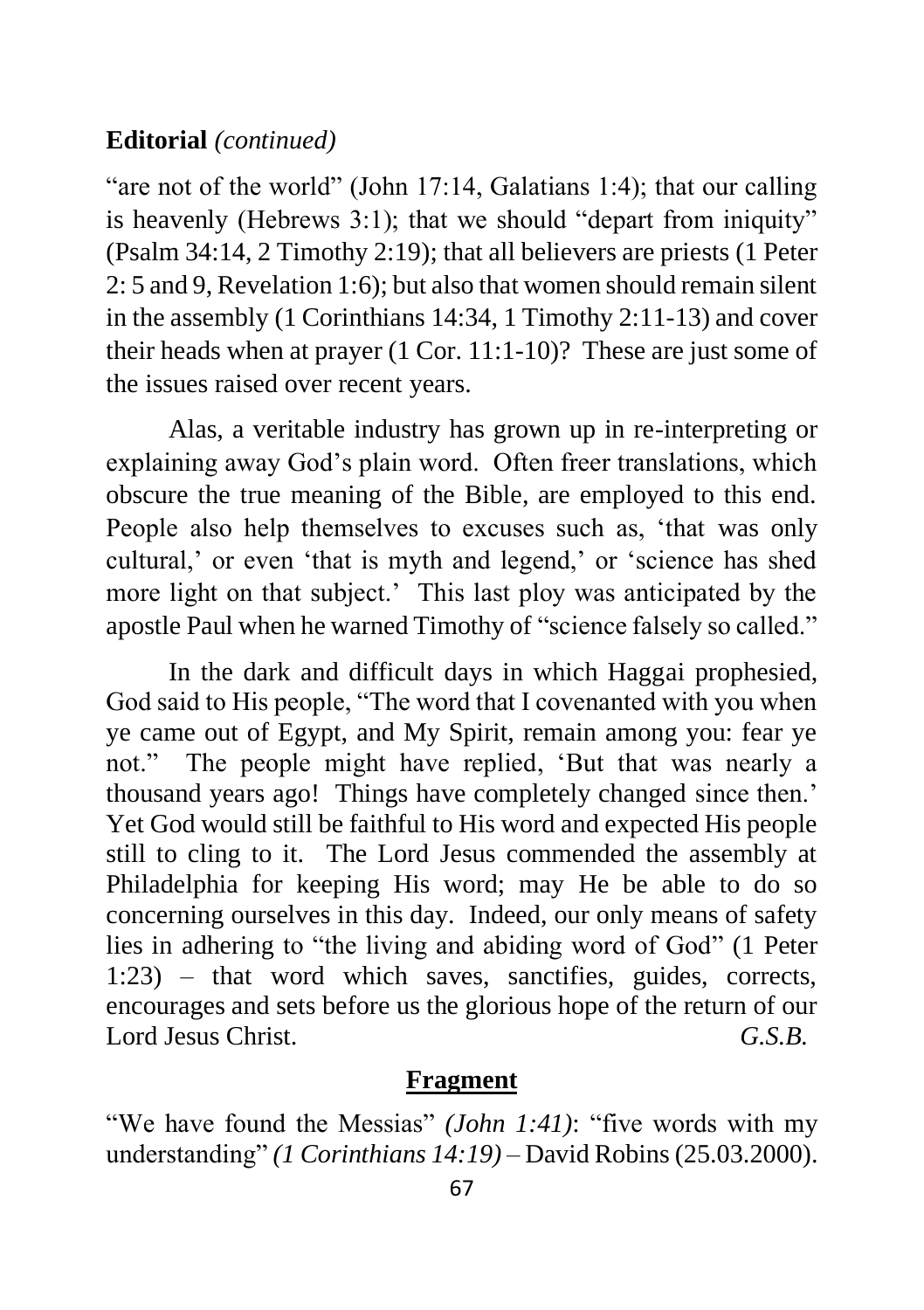## **TALKING**

#### *Luke 24: 13-35; James 1:26,27 and 3:1-12*

ONE desires, dear brethren, to speak a little as to the character of the talking that goes on amongst us. It is evident that God would have us speak. When God said, "Let us make man in our image and after our likeness," every member was taken account of. Indeed, the Psalmist says, "In thy book all my members were written ..." (Psalm 139:16). That indicates to our minds that God took account separately of every member of the human body, so that each member has its part in forming a vessel intended of God to represent Him. I am sure that applies to all our members – the divine intent is that man should rightly represent God. We could think and speak a great deal about the various members of our bodies; but I wanted to speak about our speaking particularly – our talking. 'Talking,' of course, is different to preaching, and it is different to teaching. 'Talking' implies a mutual condition in which each is free to speak; it involves that we are at liberty together. I wanted, with the Lord's help, to call attention to the necessity of having our intercourse, our conversation, controlled from heaven.

There is indeed much to speak about. In Malachi, which corresponds with the day in which we are, just before the coming of the Lord, we read, "They that feared the Lord spake often one to another ..." *(ch.3, v.16).* That was not 'preaching,' nor was it an 'address.' And it says, "And the Lord hearkened and heard, and a book of remembrance was written." They met together, and spoke together, not only in meetings, but in one another's houses, and the Spirit of God says that what they said was so acceptable to the Lord, that He hearkened and heard. That is in the days at the end of Israel's history, and it is what the Lord wants to-day – that in our intercourse when we meet and talk together, there is something heaven can value, something acceptable in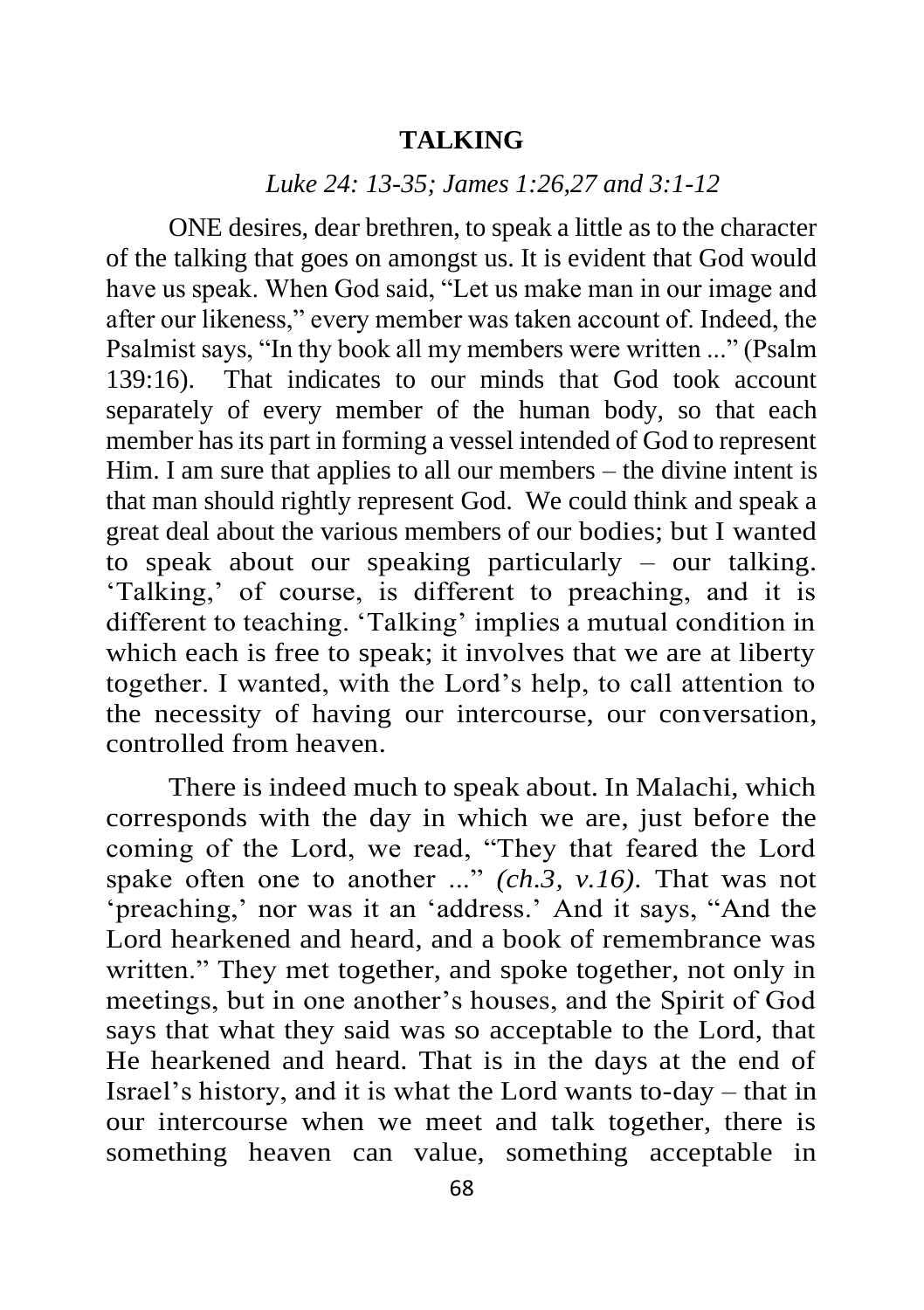heaven.

It is continued beautifully in Luke  $-$  it says of certain who had the light of the coming in of Christ, and who had some conception of His supreme greatness, that these things were the subject of conversation of those who dwelt in the hill country. There had been an exodus from the low moral condition of the world, the religious world included. They had come to live in the hill country; they *lived* there, and these things were the subject of their conversation – the coming of Christ, the preparation of His way so that He would be suitably received. What a theme, what holy conversation! We get some of the conversation recorded verbatim; Mary's conversation with Elizabeth is wonderful.

It is one of the things in the book of remembrance, the holy utterances of Mary to Elizabeth in Elizabeth's house. This is for our instruction. What sort of conversation goes on in our houses? Mary says, "Mv soul doth magnify the Lord, and my spirit hath rejoiced in God my Saviour" *(Luke 1:46, 47).* And then she goes on to speak of the coming of Christ, and how He is going to put down the high and exalt the lowly, fill the hungry and send the rich away empty. These are the themes of conversation in the hill country.

Well, then, dear brethren, you see that continued in Luke 24. There are those two on the journey to their own home from Jerusalem, and talking. "They talked together." God's word tells us they talked – they had something to say, and they talked, and the Lord draws near and says, "What manner of communications are these that ye have one to another?" What are they? A very right question for us! You have two brothers walking together anywhere; you have two sisters, or more: let the Lord come in and say, "What are these communications?" What do we talk about? What is the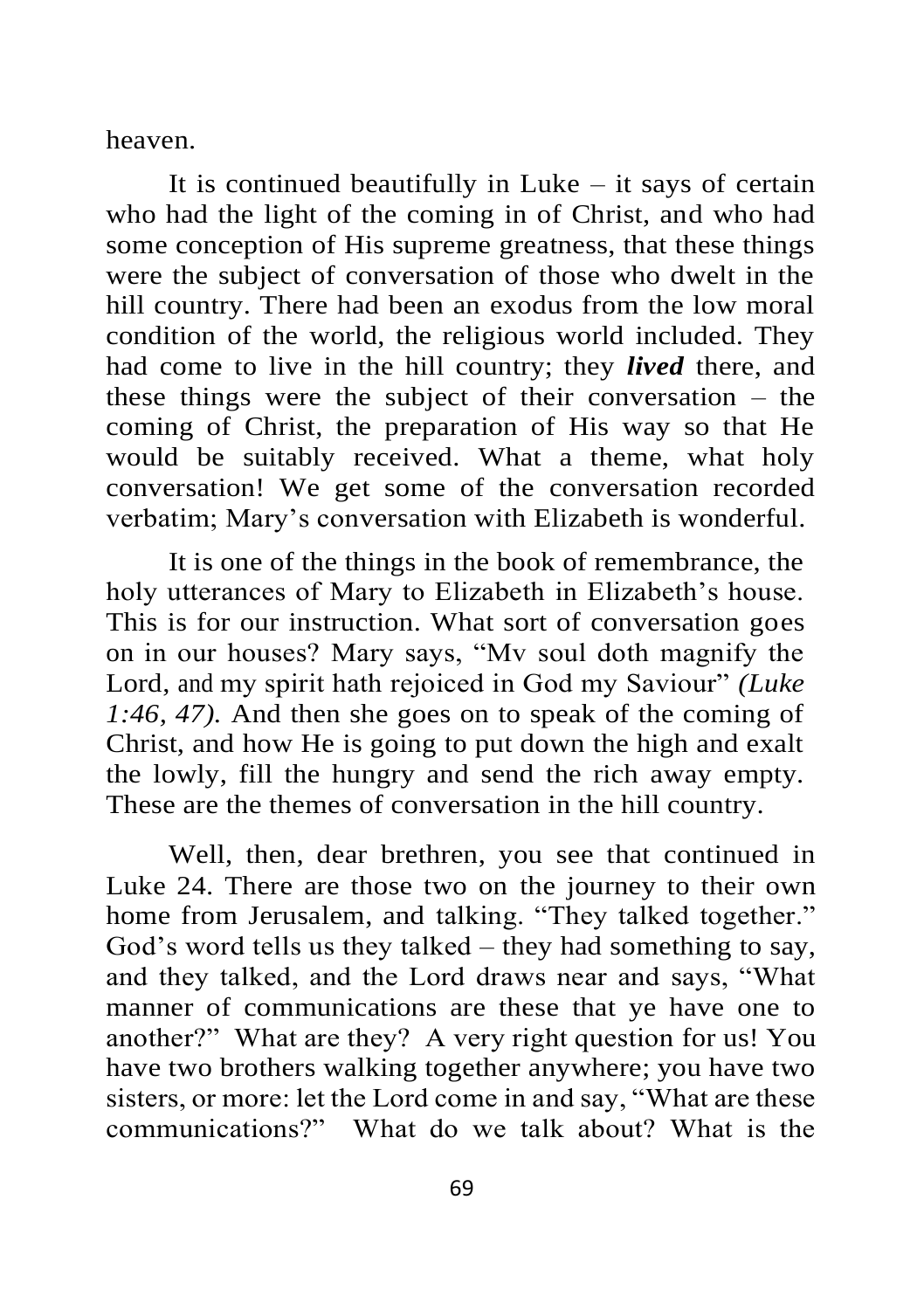subject of our conversation? Thev tell Him, "Concerning Jesus of Nazareth." That is the subject. Maybe they needed enlightenment, hut their conversation is concerning Him, and then He goes on with them and He talks to them. They say, "Did not our heart burn within us, while He talked with us by the way?" It was not a meeting like this; it was simply the three of them – the blessed Lord with them, walking along the road talking to them, and they said, 'Our heart burned within us.' What did He talk to them about? He said, "Ought not Christ to have suffered these things?" He spoke about the sufferings of Christ. Dear brethren, let us speak about them. I appeal to each one and to all, brothers or sisters: if you meet together, what do you talk about? You say, 'What is there to talk about?' The sufferings of Christ. He spoke of them; He said, "Ought not Christ to have suffered these things?" What a theme – the sufferings of Christ! Shall we ever exhaust them? Shall we weary of hearing of them? Never, to all eternity! The range of them, who can tell? The sufferings of Christ, how varied they were! How intense they were! How fathomless they were! But the Lord talked to them about them. And then it says, "Ought not Christ to have suffered these things, and to enter into His glory?" It makes you feel ashamed to think of the things we talk about sometimes. When the Lord joined these two He talked about His sufferings and His glory. Who will ever come to the end of the glory? The glory of that blessed Person is a theme for all eternity, as well as His sufferings.

And it says, "He began at Moses." There are the Scriptures, precious Scriptures! God is endearing the Scriptures to the hearts of the saints in a most intense way at the end, as the 2nd Epistle to Timothy would confirm *(see ch.3, vv.15, 16)*. The Lord takes the Scriptures from Moses, the Prophets, and the Psalms, and expounds to them from the Scriptures the things concerning Himself. These were the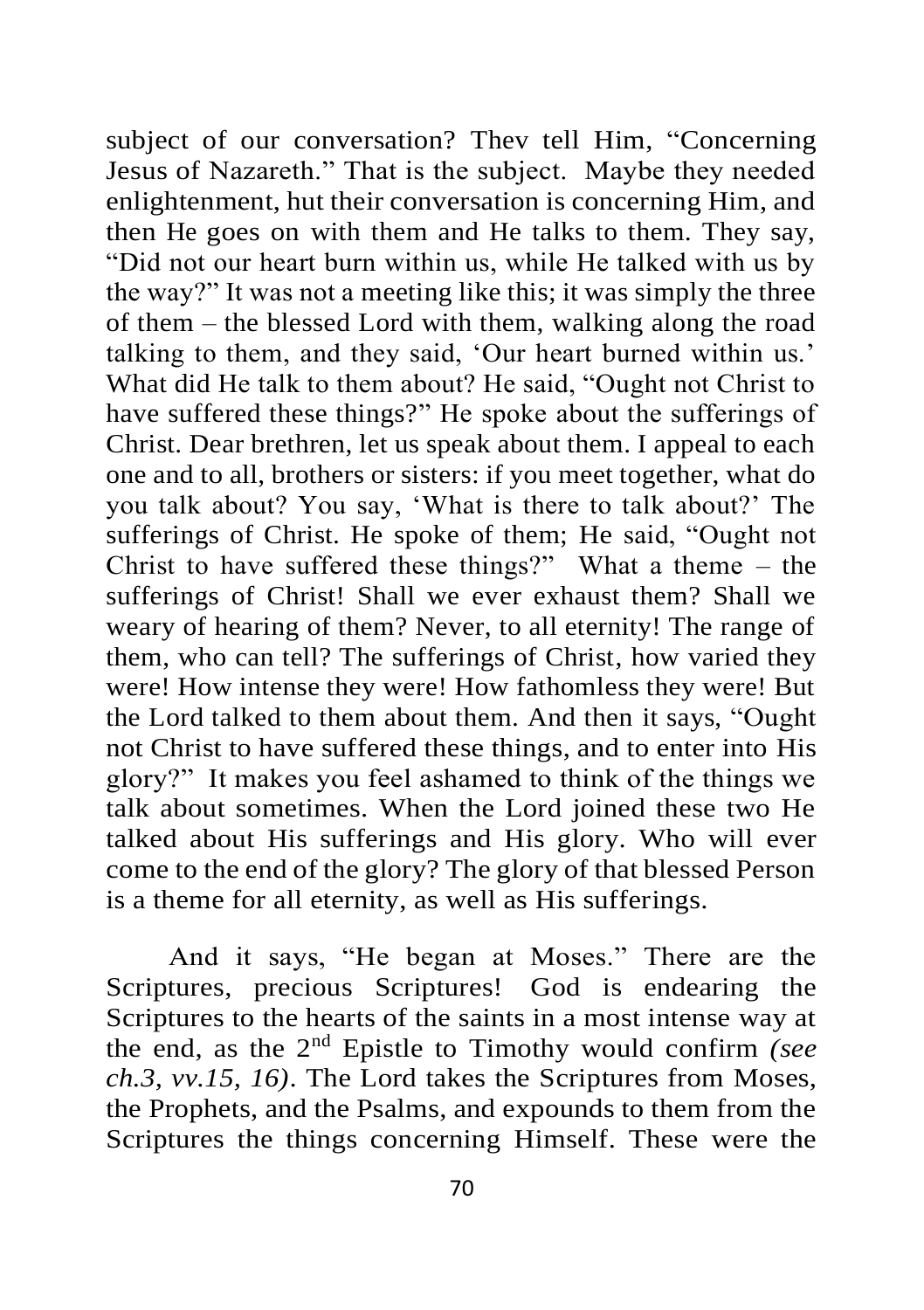subjects of the holy conversation, the talking – mutual talking. What was the source of this speaking? It was in heaven. And it burned! It burned within their hearts. It was a fire originating in heaven, and it warmed their hearts as He talked with them by the way.

So the Lord continued for forty days assembling with them and speaking to them concerning the kingdom. That is a wonderful thing, literally I mean, for the Lord to sojourn here forty days after His resurrection and assemble with them and speak to them. They heard Him speak to them concerning the kingdom of God. That is another theme to speak about – the kingdom of God, His everlasting kingdom, where God's sway, God's rule, is recognised. It makes the kingdoms of this world and the glory of them look small. The Lord assembled with them forty days and spoke about the kingdom of God. What He could tell them about it!

It reminds one of Elijah and Elisha. After Elijah crossed the Jordan, having shown to Elisha that he had authority over that river in that he smote it with his mantle and the waters divided, and having the light in both their hearts that the Lord would take Elijah to heaven, they went on and talked. Elisha is in the company of a man who is going to heaven and he knows it. After they two crossed the Jordan they went on and talked. It does not say what they talked about, but we may be sure it was wondrous conversation. Those 'talkings' are recorded in heaven, undoubtedly. Here is a man who was so acceptable to God that He *would* take him to heaven. He *would* take Elijah to heaven; nothing in the universe would stop Him. Elijah knows it and Elisha knows it, and they went on and talked. That is the kind of talking we want, dear brethren – talking related to what is the other side of death.

Then on the Mount of Transfiguration we have the same thing. There appeared Moses and Elias, who talked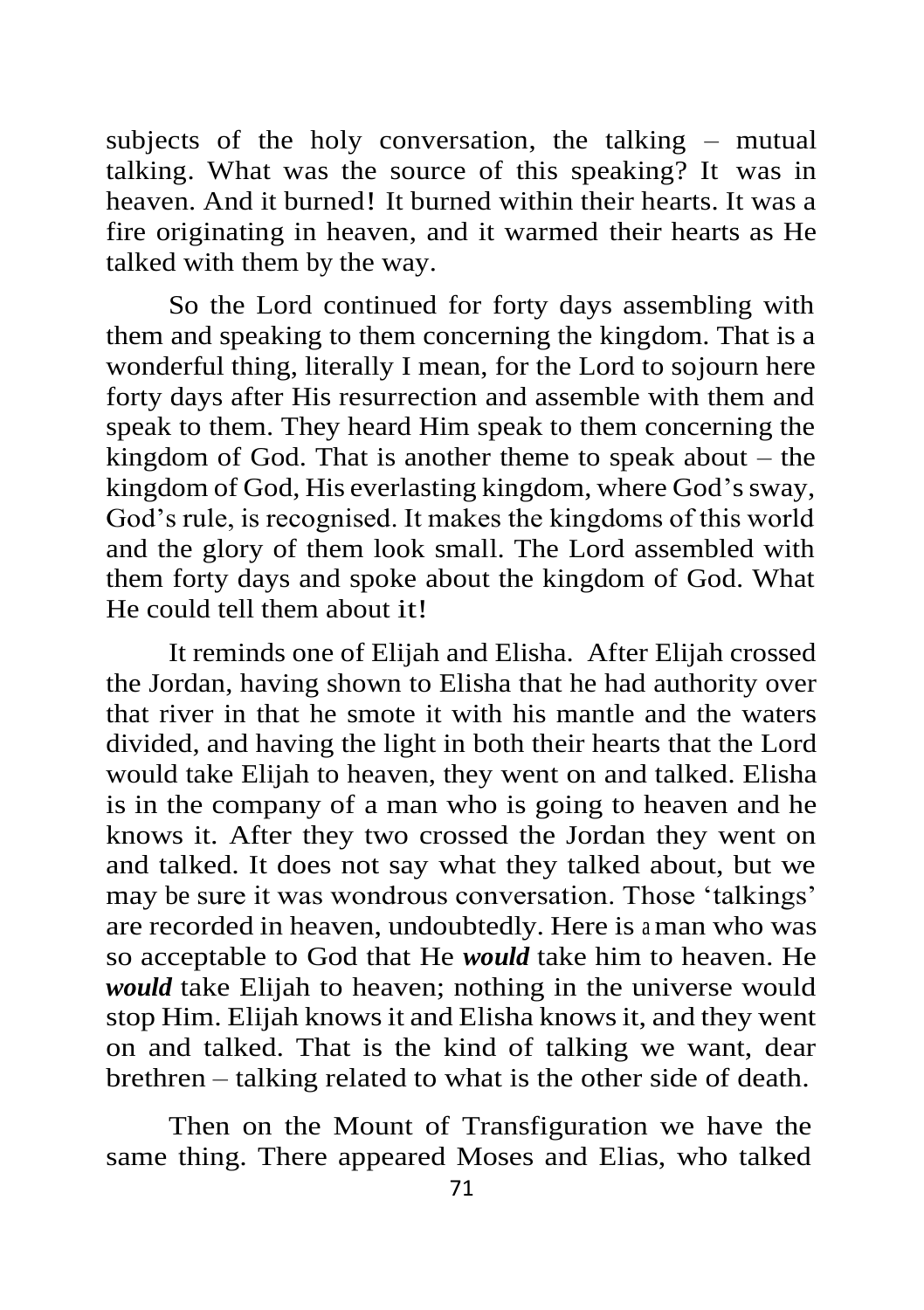with Jesus of His decease which He should accomplish. They appeared and talked with  $\text{Him}$  – suggesting that, I have no doubt, as one of the occupations of eternity. They appeared in glory: it is a scene of glory; it does not belong to earth. They talked with Him; it is wonderful to think of the mutuality that will exist in eternity between Christ and His own. We shall be able to talk with Him. It implies that He is going to speak. One would present that to our hearts as something that is going on for ever, the mutuality of intercourse with Christ. We can draw near and talk to Him; it is true He will talk to us, but we are going to talk to Him.

Well, I believe that brings before our hearts the conversations that God would have marking His people. It tells us the themes worthy of talking about – the Scriptures, the sufferings of Christ, the glory that should follow, the kingdom of God; these are the themes of the hill country, they are the subjects of conversation in the hill country. I wanted us to see that before I touched on James, where we have the other side.

James says, "If any man among you seem to be religious, and bridleth not his tongue ... this man's religion is vain." It is empty. James recognises, dear brethren, that the tongue has to be controlled. He goes on to say that naturally it is uncontrollable. Every species of animal, of birds, of serpents even, has been tamed, but the tongue can no one tame. Do not let us think that means we are to go on giving rein to our lawless tongues. God has come in for the Christian and given him a new tongue. You remember when the hundred and twenty were together, the whole Christian company being represented, there appeared cloven tongues as of fire and sat on each of them. That is to say, they are each to have a new tongue. The old tongue is worthless; they are to have a new tongue marked by holiness, marked by discrimination, a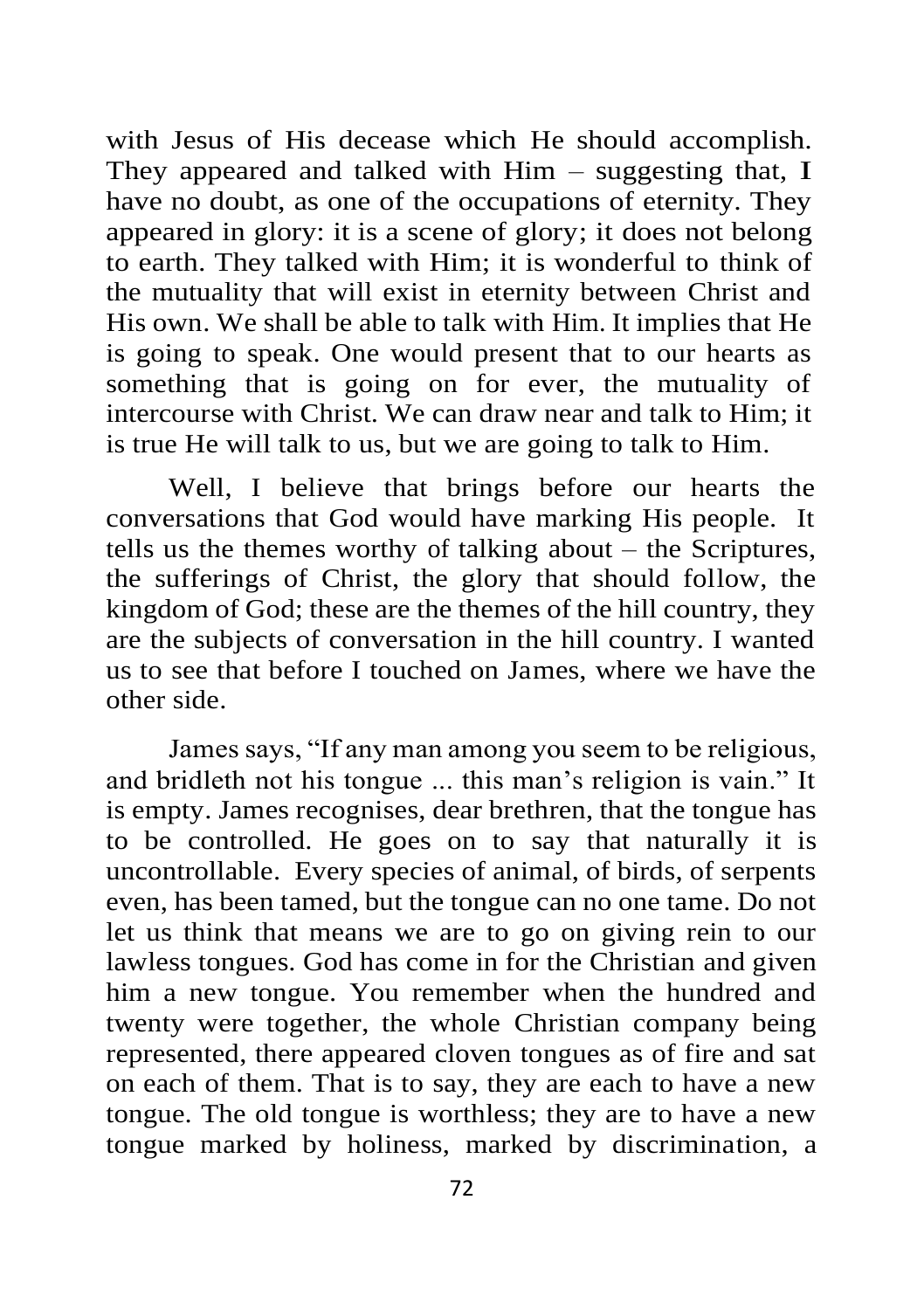tongue in the power of the Spirit of God. So Paul speaks of words which the Holy Ghost teaches, communicating spiritual things by spiritual means – by the power of the Holy Ghost *(see 1 Corinthians 2:13).* So we approach James in the recognition that God has given the believer a tongue marked by holiness, by discrimination. One's religion is vain unless the tongue is bridled. We cannot rub that out of Scripture, and we would not. "If any man seem to be religious, and bridleth not his tongue . . . that man's religion is vain." I would beseech all of us to face the reality of this as far as our natural tongues are concerned – if our tongues are uncontrolled our religion is empty. There is a sphere where we can speak freely – the holy talking we have been looking at – there is no need to bridle one's tongue there. But, dear brethren, in regard to what marks us naturally, it is imperative that the tongue should be bridled.

James goes on to show the awfu1 place the tongue has in nature. It sets on fire the course of nature, and is set on fire of hell. Put that in contrast to Luke 24. There we have a fire that makes the hearts of those two burn as He talked with them. Here is another fire that has its origin in hell and sets on fire the course of nature. One has its origin in heaven; the other has its origin in hell. Let us, dear brethren, face this matter: when we come together, when brothers meet to talk, when sisters meet in their homes to talk together (and God intends them to talk), is the conversation energised from heaven or from hell? You say, 'You are speaking to christians.' I know it. So is James. That is the position; what we talk about either has its origin in heaven and warms the hearts of christians and attaches them to Christ, or it has its origin in hell and sets on fire the course of nature. Which is it? I speak practically. Sisters love to come together to talk; God would put this exercise before you and all of us: is what we say energised from heaven or from hell? One has been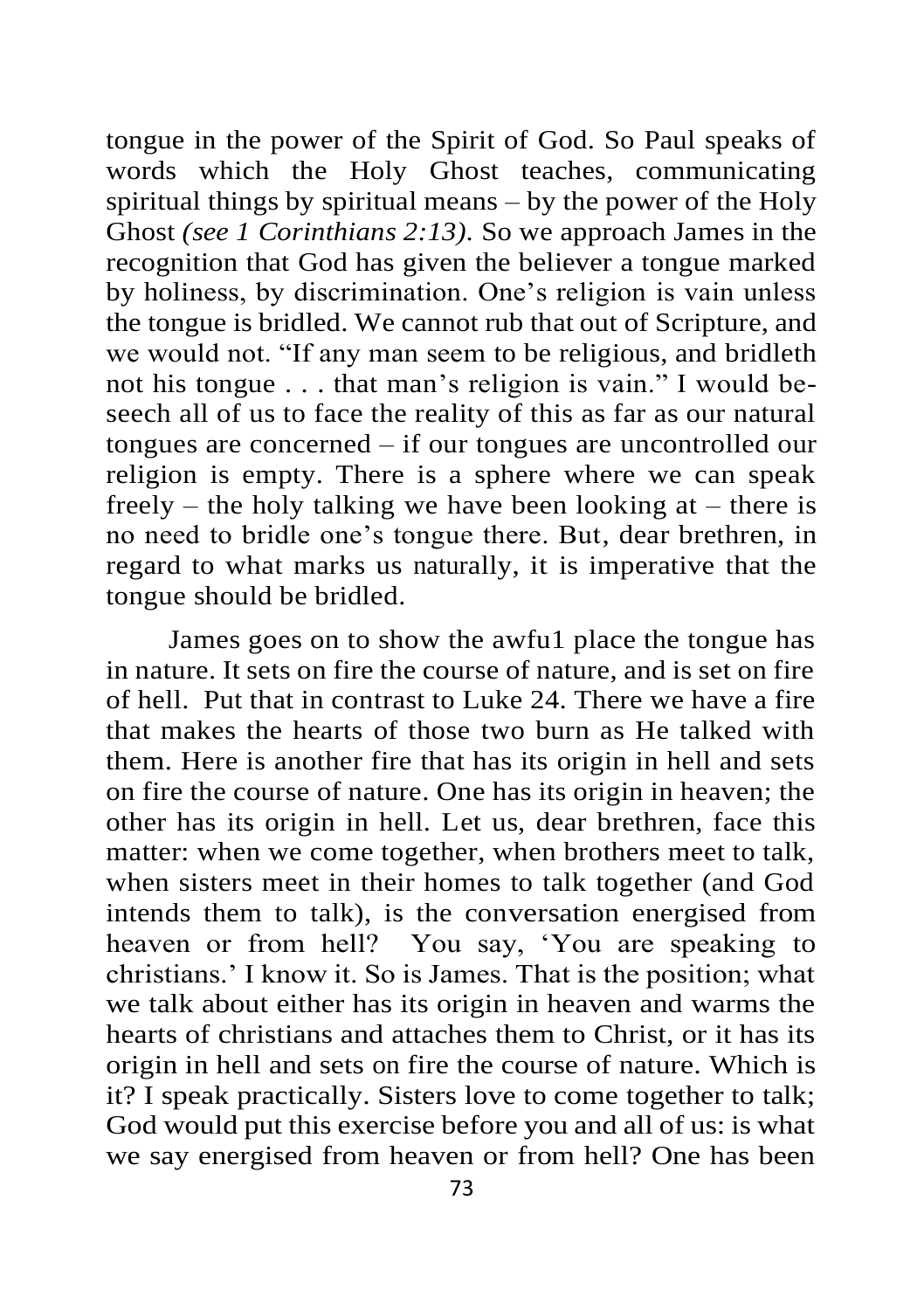made to feel painfully of late how the Lord has been grieved, and the liberty of the Spirit interfered with, by what we have been talking about. When things that are evil come to light, alas, amongst the people of God, the tendency is that they become the subject of conversation. I know they must be spoken about at times, and the Apostle tells us how to speak of them: "I …tell you even weeping, that they are the enemies of the cross of Christ" *(Philippians 3:18).* If there is something dishonouring to the Lord in the behaviour of a brother or a sister that has to be spoken about, let us tell it weeping. Let us not spread it. For love would always seek to cover, not to expose. Divine love never exposes anything unnecessarily. If it has to be spoken about, it is spoken of in tears, and if there is reproof necessary it is face to face. I would earnestly appeal to all that if you feel you have been wronged, see the brother or sister face to face before you say one word to anybody on earth. That is the divine way. Have not one word to say to anybody on earth till you have seen the brother or sister face to face. That is how Paul did it. Peter acted in a wav that was not transparent; Paul calls it dissimulation. But Paul withstood him to the face. How much sorrow has come in through talking behind the scenes, talking in our own homes, and when we meet together, when we have never said a word face to face with the brother or sister. And if what we have said is right, if it is true, there are many things that are true which are not necessary to repeat. Love does not do that. Love finds every possible means to cover, not to expose, and if the thing is wrong and has to be spoken about, the Apostle says, "I tell you weeping." I would earnestly commend that to each one of us, because one knows that there is often lack of liberty in the presence of the Lord through things being talked about – subjects of conversation unsuitable to the people of God.

The conversation that marked the hill country – let us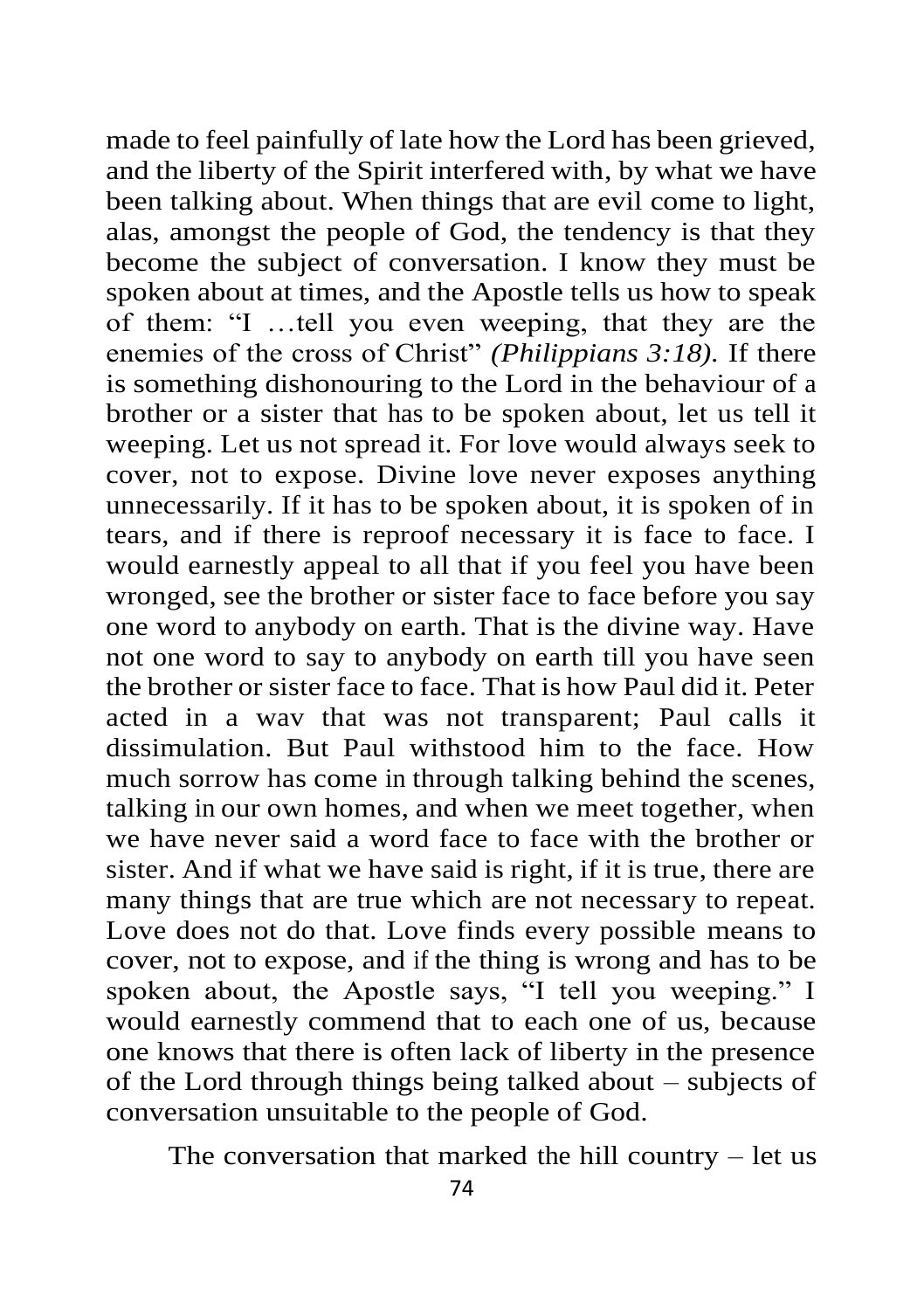go on with that right to the end. The conversation on the road to Emmaus – yes, let us go on with that, and the Lord will join us. The conversation on the Holy Mount, as they talk of His departure – a vast field to speak about there. The conversation as to the blessed One whom God would take to heaven – He *would* take Him. He was so delightful to heaven He *would* take Him and set Him at His own right hand. Speak of Him as often, as freely, as we have power to do so; but let us keep more definitely before our hearts that there is another kind of talking that marks the natural tongue which is untameable and hopeless. Let our conversation be in the power of the Holy Spirit. I believe that is what underlies the Spirit coming in tongues of fire – fire representing divine holiness, and as cloven, discrimination. God has given to the believer the capacity to speak and talk; let it be the talk proper to the hill country. I believe the hill country is coming to light at the end of this dispensation. Many believers are moving definitely towards it to live there, to be there when the Lord comes – to have a moral and spiritual elevation at the end suitable for the coming in of Christ. One would suggest that we take this up with God, moving to the hill country, and as moving there to see that these things are the subject of our conversation.

*Address by W.J. House; date uncertain but probably 1930's.*

# **Fragment The Searching of the Holy Spirit**

In 1 Corinthians 2:9-12 the Spirit "searches all things, even the depths of God," and brings the great things of God down to us by way of revelation. In Romans 8:26, 27 the Spirit searches our hearts and carries up to God by way of intercession what He finds there. We also have, I believe, an indication of the Spirit's searching in Luke 15:8, 9, bringing to light in a soul God's work in redemption.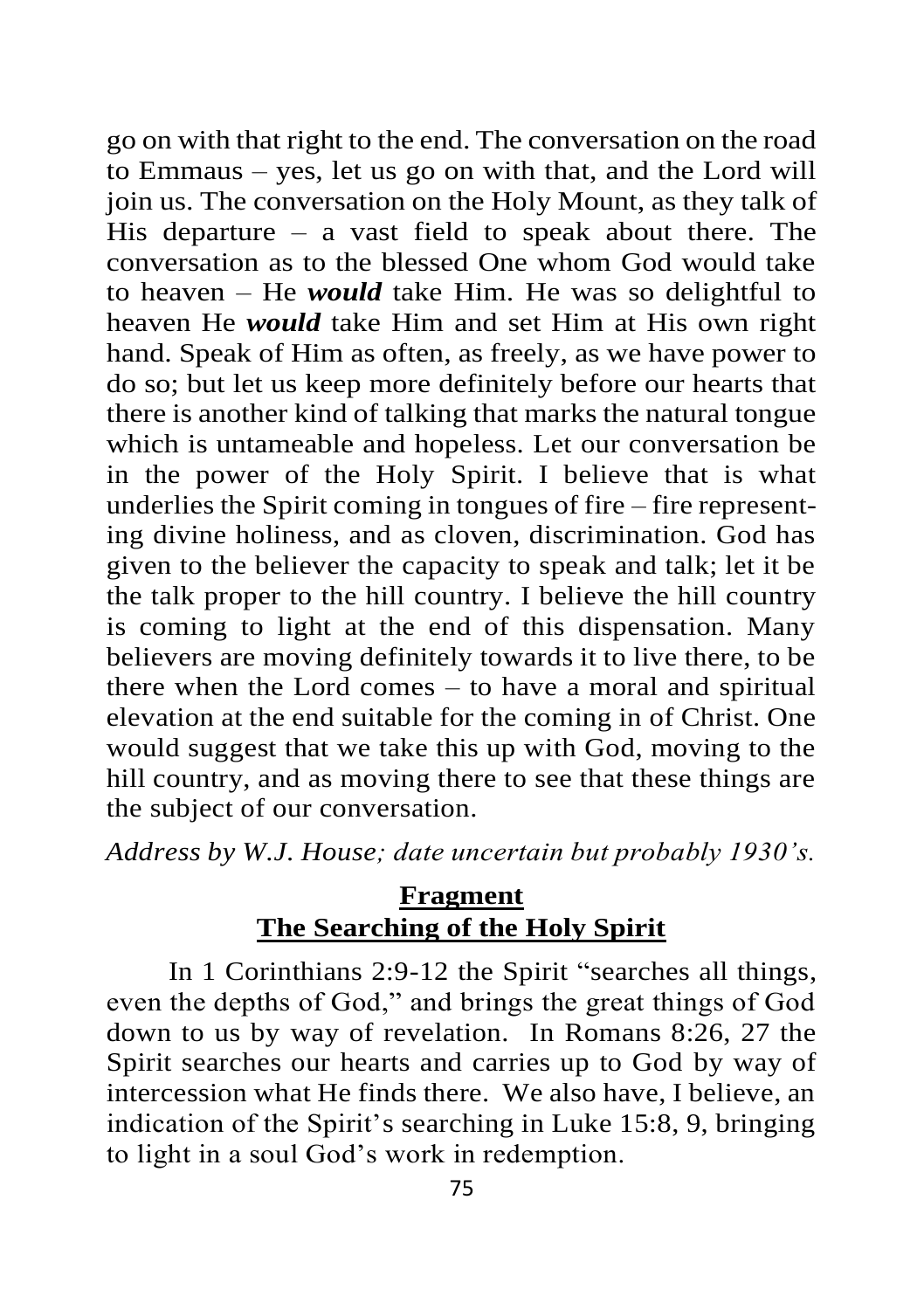#### **FRUITFULNESS FROM AFFLICTION**

2 Corinthians 4:16-18; Hebrews 11 :24-26; 1 Chronicles 22:14; 29:1-5

I would like to spend a little time on a subject that may not be considered to be very attractive, but one that nevertheless has an impact on all our lives whether believers or unbelievers in this materialistic world in which our lot is cast. It relates to the subject of the affliction and adversity that is inherent to our human condition. As most here are believers my remarks will be primarily addressed to such, but the opportunity to receive the blessing of salvation is still open to all.

We are constantly reminded how vulnerable the frailty of our human condition is when exposed to adversity and suffering, and although constant efforts are made to mitigate or eliminate such limitations by whatever means human endeavour can employ, the unpalatable truth is that in the final event such activity is proved to be powerless because it always ends in death.

The root cause of all the suffering and death is that sin has come into the world, and by sin death, and thus death has passed upon all men for all have sinned *(see Romans 5:12)*. The only solution is to accept the provision that God has made in the Person and work of His beloved Son, The Lord Jesus Christ, who alone has dealt with the whole question of sin and sins once and for all on Calvary's cross.

The preaching of this Gospel or good news is rejected by many as being "foolishness," but God has been pleased by the foolishness of the preaching to save those that believe *(1 Corinthians 1:21)*. As believers we not only enjoy the forgiveness of sins, but we can experience the support of our great High Priest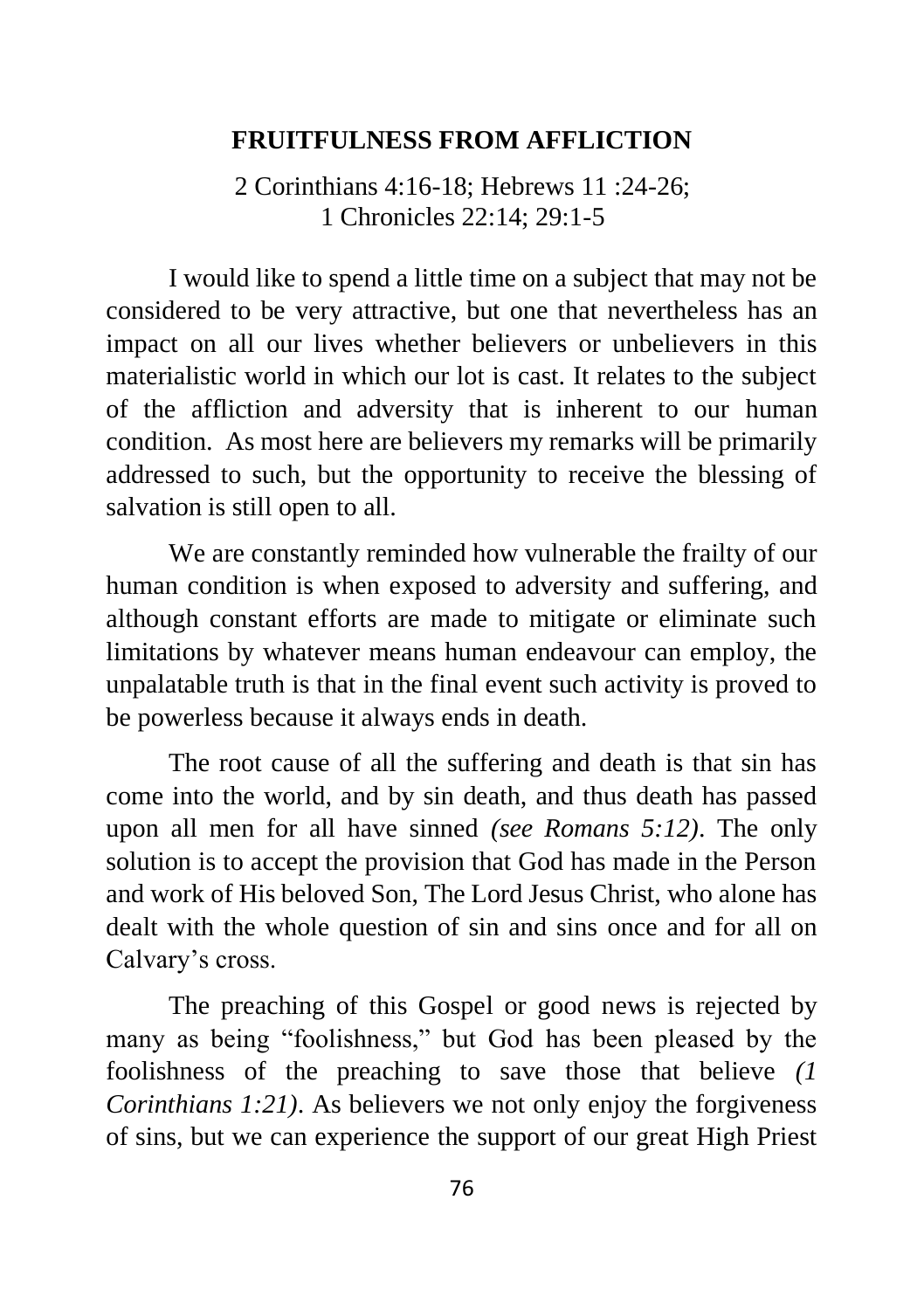as One who can sympathise with our infirmities and provide the seasonable help and grace in time of need.

It is in this connection that I have read the passage in 2 Corinthians 4. Paul in this chapter makes some quite extraordinary statements about the afflictions that we may experience in the frailty of our human condition; he says that they are momentary and light, and you may think that that hardly describes what you are going through.

Now I am very much aware that many here have experienced trials that have been excruciating and protracted and also that many of our younger ones have lost opportunities to further their careers or relationships and it is my desire that we might receive mutual comfort and encouragement as we seek help from what scripture presents on the subject. Having said that these afflictions are momentary and light, Paul then adds something equally amazing by saying that they work *for* us in surpassing measure an eternal weight of glory. How can they possibly work for us? Nothing could be much more surprising or encouraging than to discover that the things that you feel are working against you can actually work for you. How can this be? I believe this passage shows us exactly how. We have already spoken of the frailty of our human condition and Paul aptly describes this as earthen vessels. He then says that we possess a treasure in these earthen vessels and he leaves us in no doubt as to what this treasure is; it is the treasure of the radiancy of the gospel of the glory of the Christ – that God Himself has shone into the heart of every believer – and it is the radiance of that treasure shining out from weak earthen vessels that secures a further yield of eternal glory for God.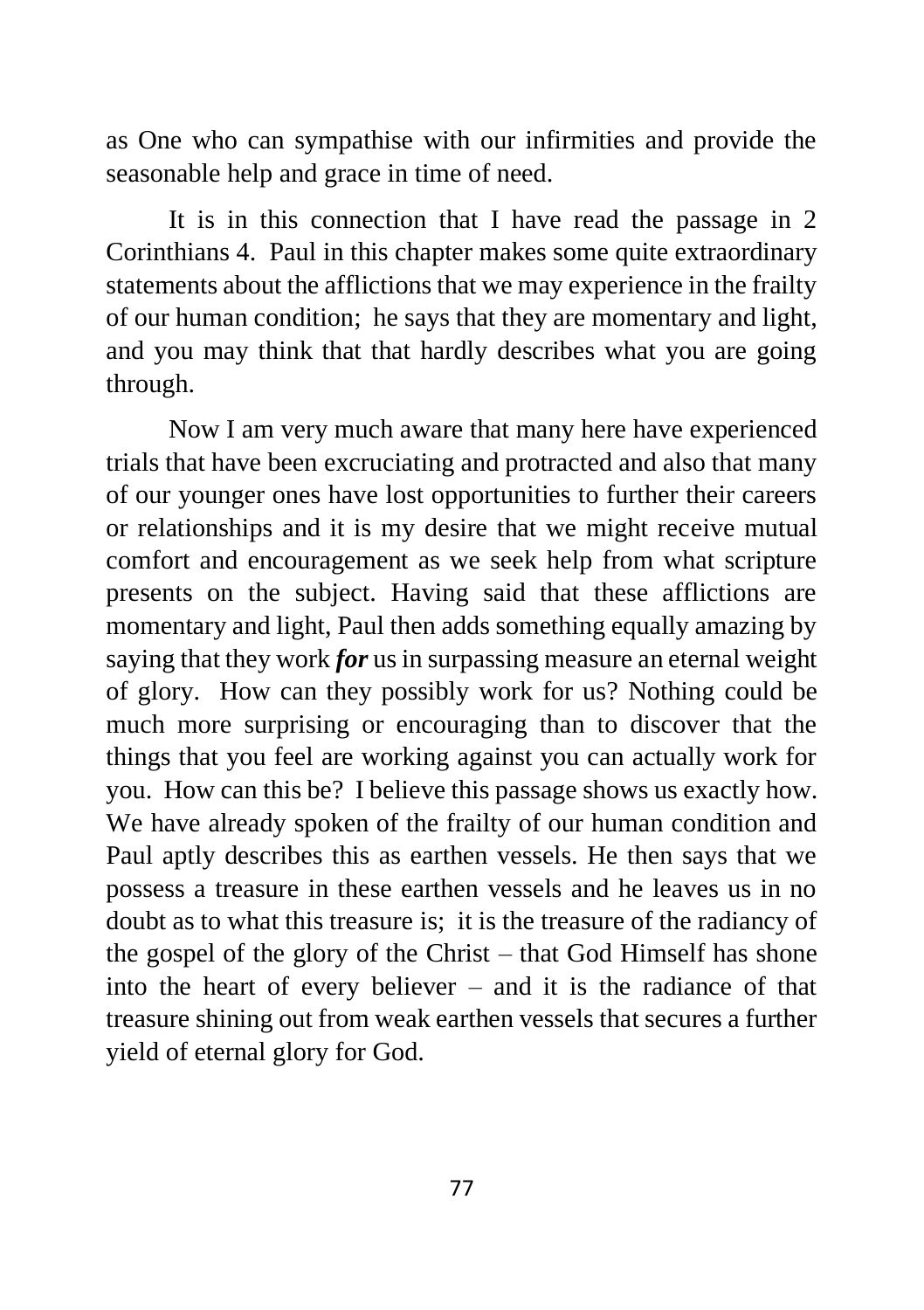So it is by the working of God's grace and power through the suffering and affliction of weak earthen vessels that the eternal weight of glory is secured.

Paul gives an illustration of this when he recounts a painful bodily affliction that outwardly appeared to be such a disadvantage to him that he thrice asked the Lord for it to be taken away and the answer he received from the Lord was, " My grace suffices thee; for my power is perfected in weakness" *(2 Cor. 12:9),* reminding him that the resource of the Lord's grace and power to sustain him in his disability was far greater than the perceived disadvantage of his affliction. To get some impression of the surpassingness of this power, just read the list of some of the privations that he suffered, given in the previous chapter of this same letter to his Corinthian readers:-

"From the Jews five times have I received forty stripes save one. Thrice have I been scourged, once I have been stoned, three times I have suffered shipwreck, a night and a day I passed in the deep: in journeyings often, in perils of rivers, in perils of robbers, in perils from my own race, in perils from the nations, in perils in the city, in perils in the desert, in perils on the sea, in perils amongst false brethren; in labour and toil, in watchings often, in hunger and thirst, in fastings often, in cold and nakedness. Besides those things that are without, the crowd of cares pressing on me daily, the burden of all the assemblies. Who is weak, and I am not weak? Who is stumbled, and I burn not? If it is needful to boast, I will boast in the things that concern my infirmity" (2 Cor. 11: 24-30).

Well, what can you say about your problems in the light of this? If you experienced just one or two of them you would scarcely say that they were momentary and light, but think of the history that enters into the catalogue of these sufferings. Paul does not say, as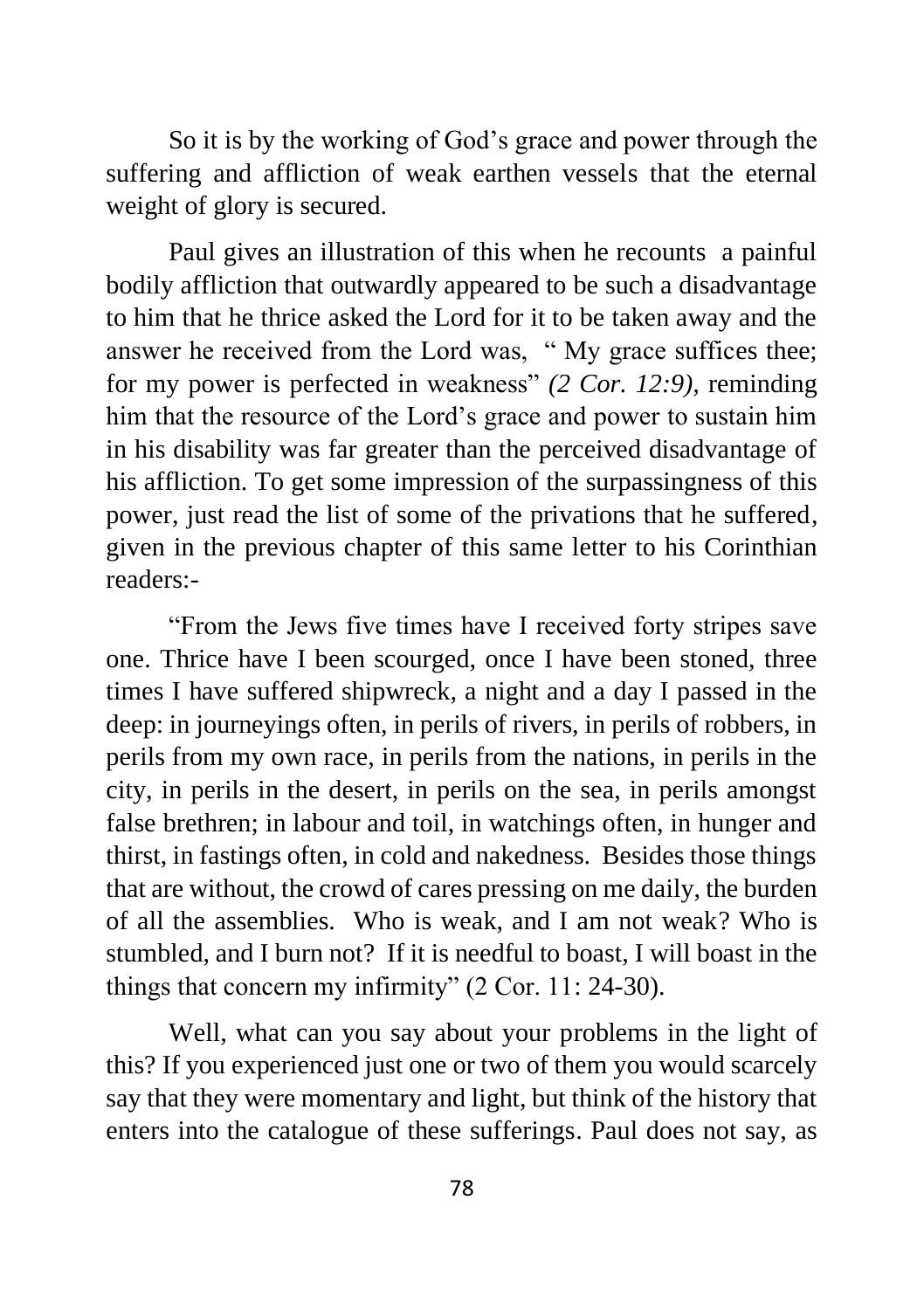we might well do, that all these are against him but includes them all as momentary and light affliction that are working for him in securing an eternal weight of glory, confirming as he does elsewhere that the suffering of the present time is not worthy to be compared with the coming glory (Romans 8:18).

If I were to ask you to look back over your history and indicate the times when you were conscious of making real spiritual progress it would no doubt be when you were under pressure seeking the Lord's help in facing critical problems. The answer may not be what you might have expected or hoped for, but as passing through it you can be assured that it is a proof of the Lord's unbounded love for you (for whom the Lord loves He chastens) and also that that there will be an 'afterwards' when the surpassing riches of God's grace will be displayed in the glory that He has secured from it.

I would like now to illustrate what we have been speaking of by referring to Moses in Hebrews 11. He was a man who was in the most favourable circumstances that the natural man could wish for, surrounded by the greatest wealth, culture, and education that the world could possibly offer; and the time came when additionally he had the prospect of being awarded the greatest honour of being called the son of Pharaoh's daughter. What is his reaction to such a prospect? I believe he is reminded of his earliest days when the faith of his parents shielded him from the true character of a sinful world for a world where what was beautiful to God (literal translation, Acts 7:20) would be expressed in his life. It was now time for him to make a critical decision and it may be that you and I need to make a fresh assessment of the direction and goal that we have in view for our lives. Two factors are involved in such a decision; one is refusal and the other is choice. Moses refuses the temporary pleasure of sin and worldly recognition and chooses what we have been referring to, viz. to suffer affliction along with the people of God. What is the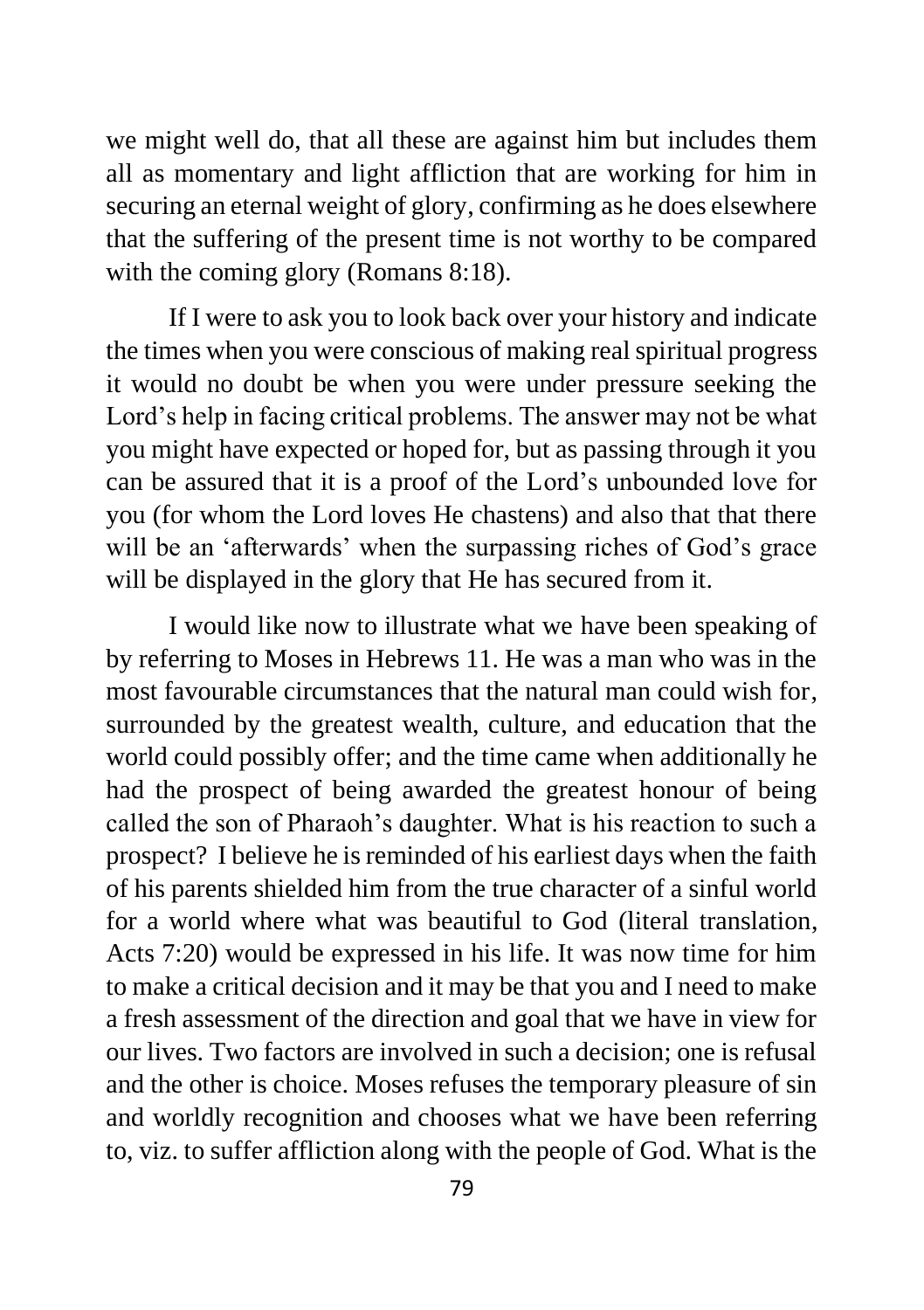governing principle in making such a choice? – he esteemed the reproach of Christ greater riches than the treasures of Egypt for he had respect to the recompense.

It is exactly the same reasoning that Paul uses when he says "what things were gain to me these I counted, on account of Christ, loss. But surely," he says, "I count also all things to be loss on account of the excellency of the knowledge of Christ Jesus my Lord" *(Philippians 3:7, 8).*

The challenge therefore for each of us is what valuation we place on the things that are seen, which will exist only for a time, however advantageous they may appear, and what valuation we place on the things that are not seen which are eternal.

We already have eternal treasure in these earthen vessels and as we grow in grace and in the knowledge of our Lord and Saviour Jesus Christ we are able to add to that treasure whilst we are down here and ultimately all the treasure will be gathered up in a coming day and displayed as a product of the surpassing riches of God's grace *(Ephesians 2:7)*.

We now come to the passages in Chronicles which show how treasure for the glory of God was accumulated in David's history, all of which was to be used for the house of God that Solomon built. David indicates that there were three areas of activity that were fruitful in producing this treasure. They were, in his *power***,** in his *affection***,** and in his *affliction***.**

David learned early in his history that the source of power to secure anything for the pleasure of God was supplied by God Himself. Just look at him as a stripling youth in overcoming Goliath and all his subsequent exploits. I think he exemplifies what we have already referred to in the surpassingness of the power coming from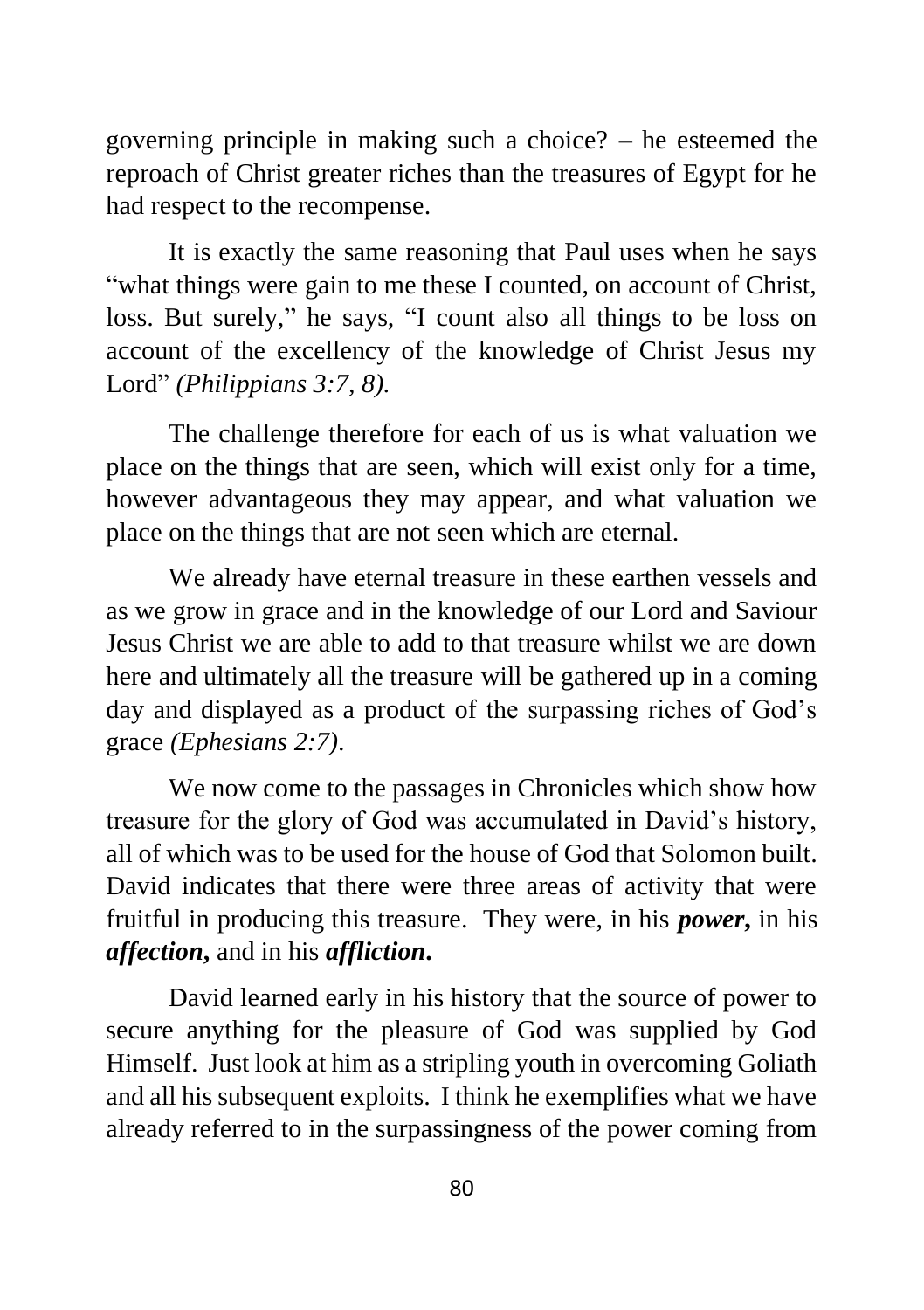God and not from us, a power that we cannot possibly quantify but it was this power that enabled him in affection and affliction to provide the riches for Solomon to build the house of God. He says that he had prepared according to all his *power* the materials for the house of God and then adds – "And moreover in my *affection* for the house of my God I have given of my own property of gold and silver . . . "

When we come to the valuation of what is for God it is interesting that scripture generally uses the measure of weight; we have already seen this in the reference to an eternal *weight* of glory, and so it is here. According to his *power,* David had prepared three thousand talents of gold, of the gold of Ophir, and seven thousand talents of refined silver. Have you any idea of the value of a talent of gold or a talent of silver?

If we check on the available helps a talent weighs about 102 lbs., so 3000 talents of gold weighs 136 tons., and 7000 talents of silver would be 318 tons.

I would suggest it would good if you checked the current value of a ton of gold and the value of a ton of silver and see what this adds up to as I believe it will be difficult for you grasp the wealth that this represents. What it will indicate to you is that David had a wonderful affection for the God that he served by contributing his personal wealth for what was going to provide a dwelling place for the One that he loved.

But there is more; little wonder is it that David says "And behold , in my *affliction* I have prepared for the house of Jehovah a hundred thousand talents of gold, and a thousand thousand talents of silver;" well, 100,000 talents at 102lbs. a talent is 4,550 tons, and 1,000,000 talents of silver is 45,500 tons.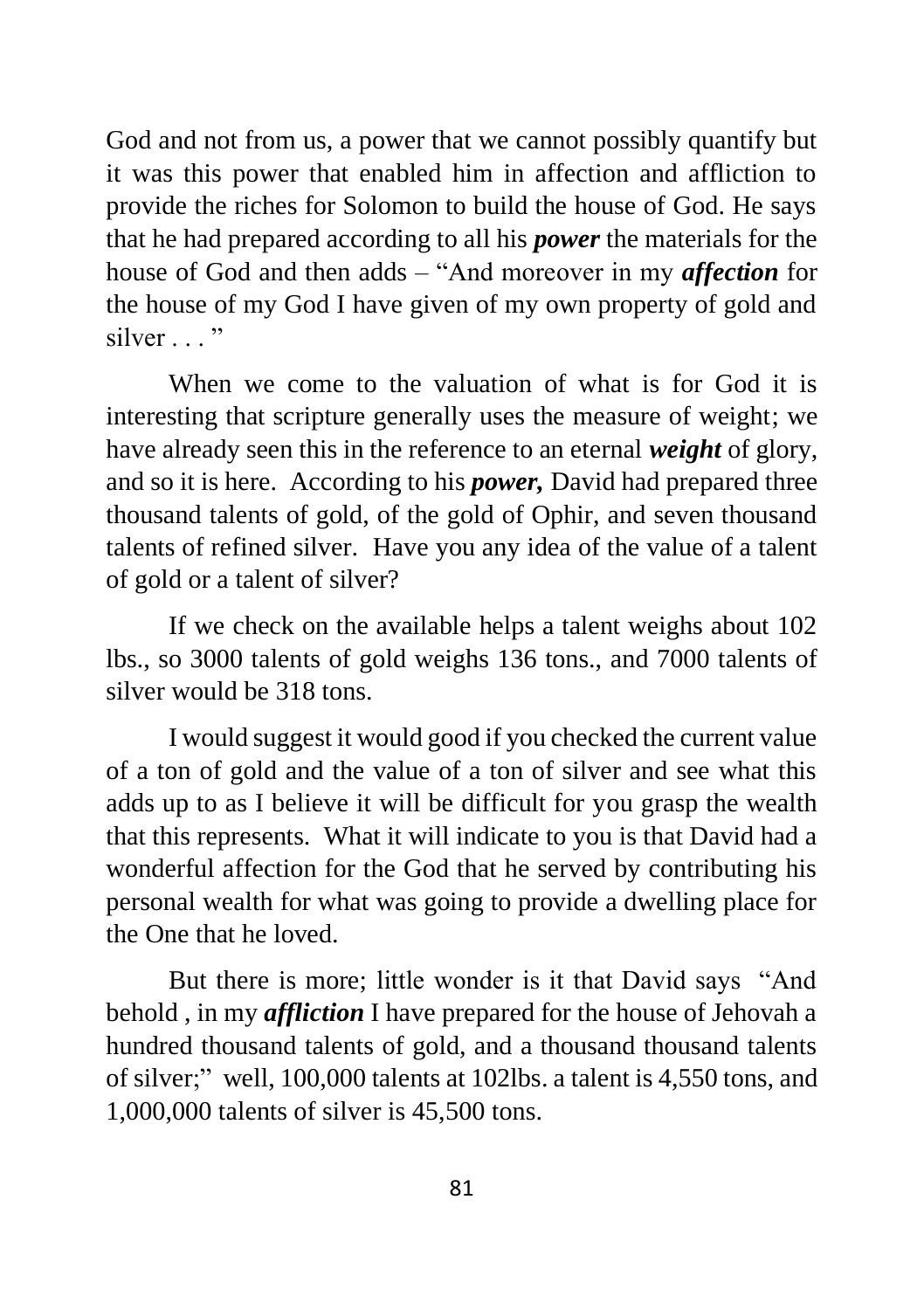This gives a whole new perspective that we may have of the words, 'exceeding' and 'surpassing' for even if the conversion figures are not completely accurate you cannot begin to comprehend the value of what is stated here and we do well to acknowledge that the power that secures it is far exceeding above all that we can ask or think.

I am not in any way seeking to belittle what is offered in affection, but the inescapable conclusion is that far more is secured through affliction than we could possibly quantify and I trust that this will leave an impression that will remain with you and sustain you in whatever chastening you may experience.

You will notice that the silver increases disproportionately to the gold and I think that in affliction the more we are tested the more we are cast on the Lord to consider what the cost of His sufferings was in making that supreme sacrifice, when in the shedding of His precious blood He provided the basis for our salvation, which is what the silver represents.

In thinking of some of the experiences that David had that involved extremely testing circumstances which produced much fruit, I am often reminded of Ziklag (the name means enveloped in grief) when he lost not only much of his wealth but also the dearest objects of his life – his two wives Ahinoam and Abigail. It was a huge disaster because it was more than his personal loss as the men that were with him also lost their families, wives, sons, and daughters. They all wept sore until they had no more power to weep and it looks as if they were blaming David for their calamity, for they spoke of stoning him. It is at this utterly hopeless point of surrender that David strengthened himself in Jehovah his God and makes enquiry as to what he should do. The answer is Pursue, Overtake, and Recover. Victory is assured and David not only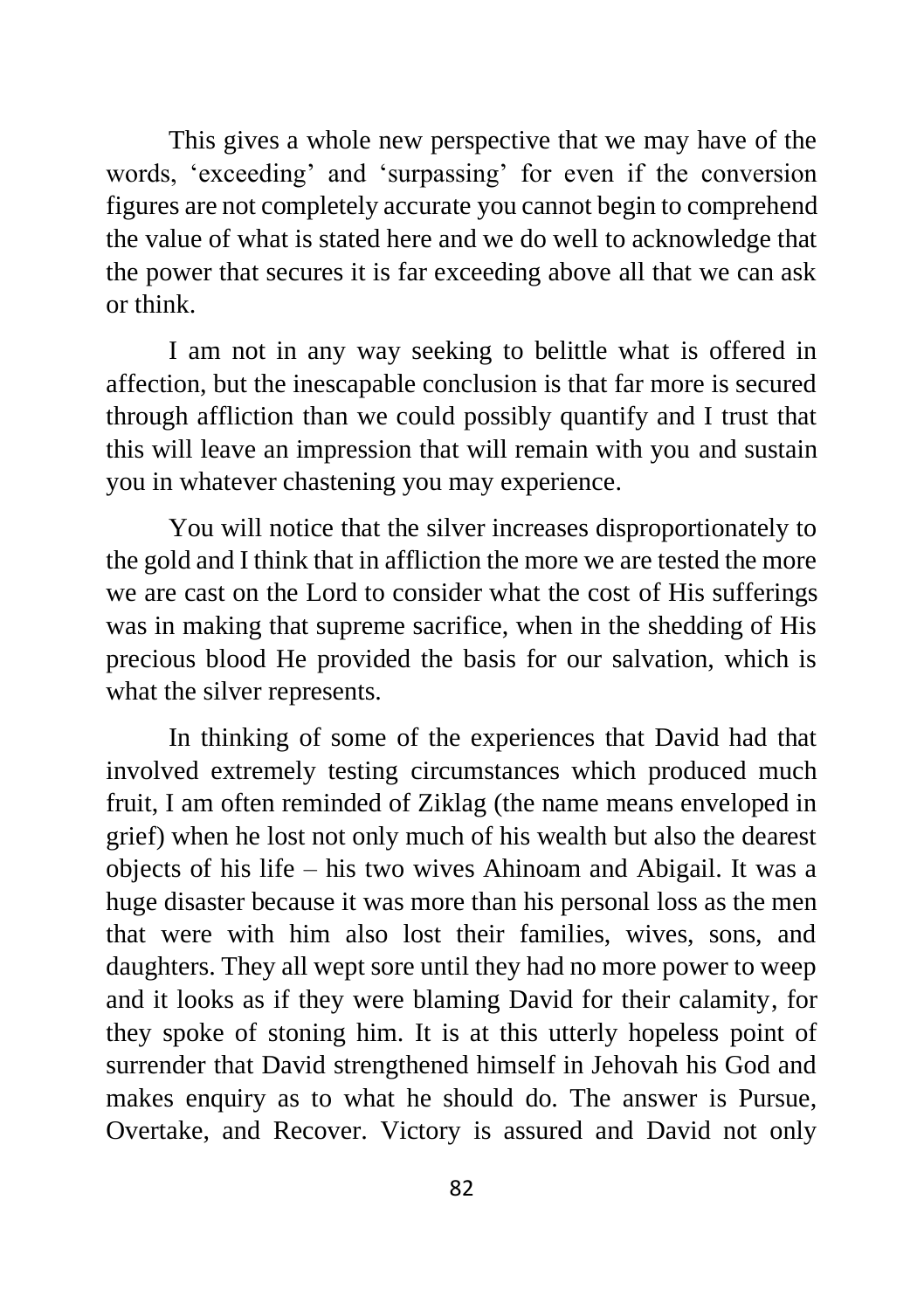recovers everything that was lost but there was much additional spoil as well and they said, "This is David's spoil" *(1 Samuel 30:20).*

We can think of other examples where persons suffered great loss; Job lost his business, his family, and finally his health, but in all this his faith held firm although he had much to learn through the discipline. When he gets to the point of surrender God lifts the limitations he was labouring under and he is enriched by twice as much as he had before.

Naomi lost everything that was precious to her naturally and was deprived of spiritual food when she left the place of spiritual blessing – and this is a challenge to all of us because if we do so it may well be that we lose the present enjoyment of our inheritance – but she gets to the point of surrender and returns and has to admit that she went out full but came back empty.

It is again at the point of surrender that God comes in for her in the most remarkable way. Let it be a warning to all of us not to surrender the place of blessing in the pursuit of natural gratification, because if we persist in self-will we could lose the enjoyment of both.

In conclusion I would like to say a word on what is collective.

It is interesting to see how what is worked out in the experiences of individuals can have an effect on those who may witness the sacrifice and affliction that such pass through. We see this in the examples we have been considering. After summarising all that David had made available, many of those in positions of responsibility and influence were prompted to answer to the appeal, "And who is willing to offer to Jehovah this day," by adding significantly to the treasure with gifts of gold, silver, brass, iron, and precious stones. David's experience at Ziklag is another example, for not only did it provide spoil for those who were too exhausted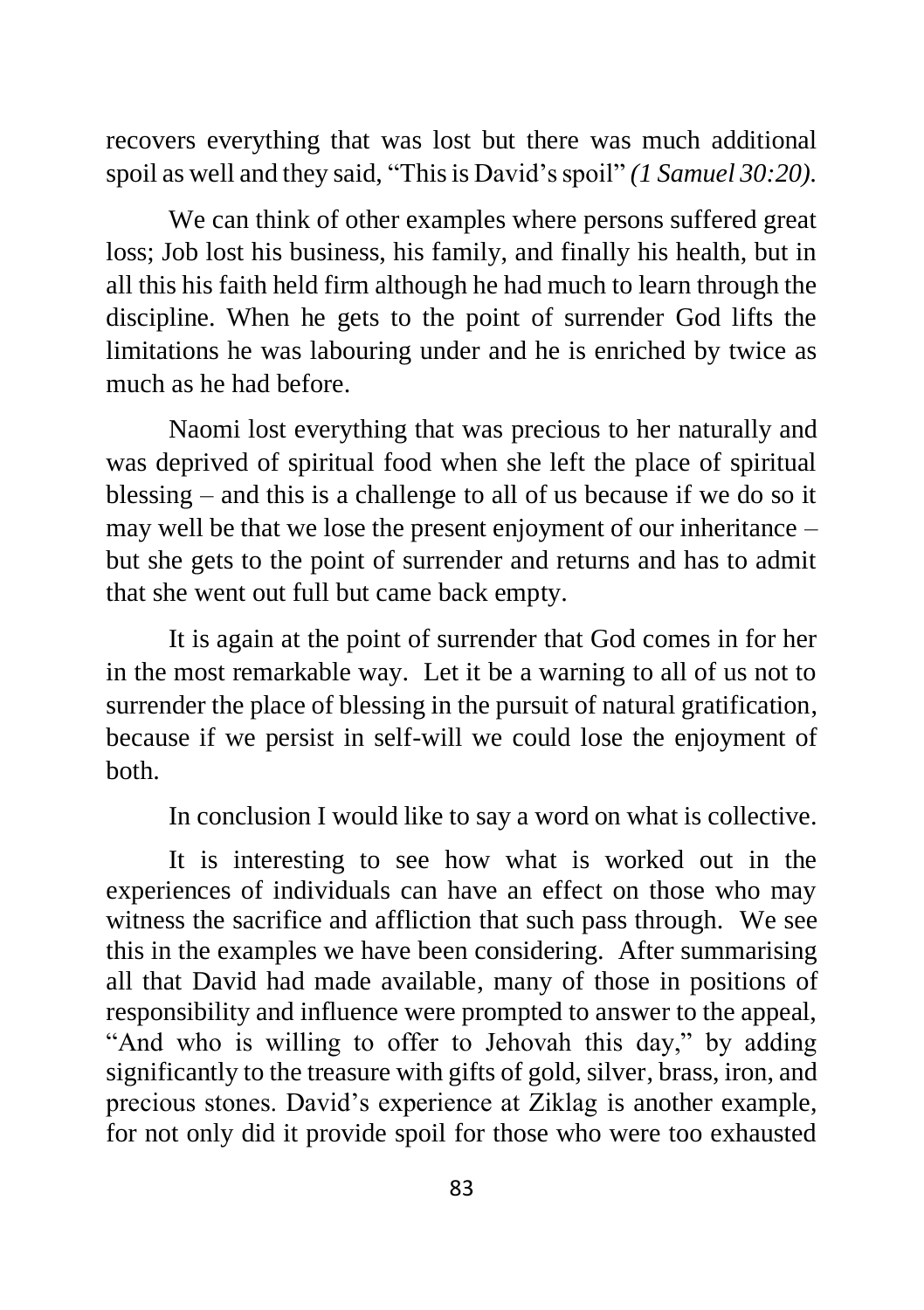and weak to engage in the conflict, but the quantity of spoil that was secured was distributed to a large number of localities throughout Israel, "to all the places where David himself and his men went about."

We have thought too of Moses, and who could quantify what was secured for the glory of God in the multitudes of worshippers in the tabernacle system? Joseph is another example of one, who, through affliction and suffering as a type of the Lord Jesus, becomes the sustainer of life for the whole world.

Coming now to the present dispensation, the shadows and types in the Old Testament are completely eclipsed by the sufferings of the Lord Jesus and what fruit the travail of His soul has secured. It is as contemplating the Lord's sufferings that the apostle Paul can speak of his own sufferings being momentary and light affliction, and we see how this works out in fruitfulness for God in the many localities in which his sufferings and labours were experienced.

The assemblies in Macedonia are an example of this for it was out of that experience in the Philippi prison that the gospel first came into Europe and thence into the whole western world, and who can measure the eternal weight of glory that this has yielded? And what was the characteristic feature of the assemblies in Macedonia that bore such fruit? Listen to what Paul says:-

"We make known to you, brethren, the grace of God bestowed in the assemblies of Macedonia; that in a great trial of affliction the abundance of their joy and their deep poverty has abounded to the riches of their free-hearted liberality. For according to their power, I bear witness, and beyond their power, they were willing of their own accord, begging us with much entreaty to give effect to the grace and fellowship of the service that was to be rendered to the saints" (2 Cor. 8: 1-4). There was power, (albeit a *little power*), there was affection, and there was affliction.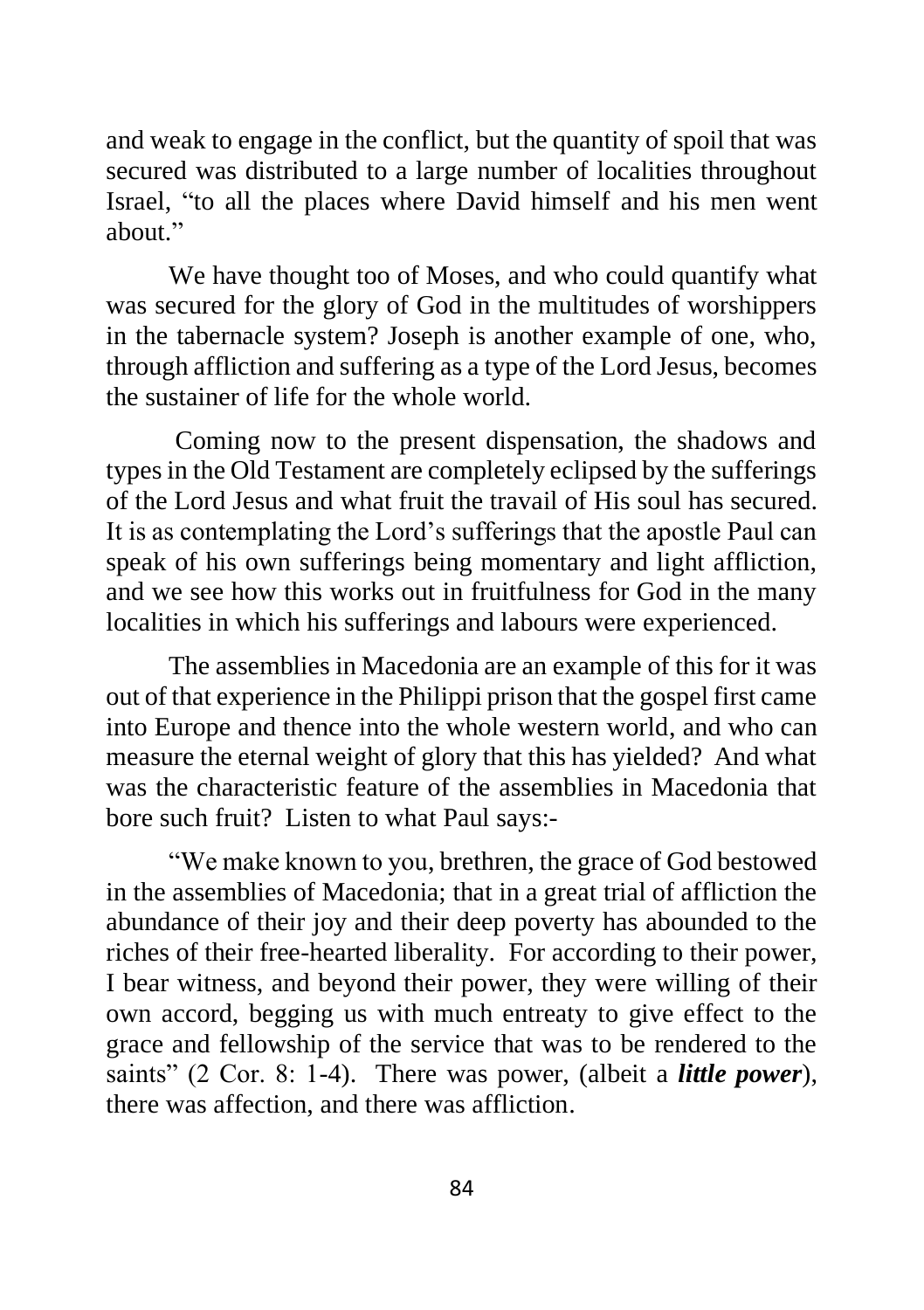Well, where does this find us in our localities? How can we respond to that appeal – "and who is willing to offer to Jehovah this day?" We do not have the astonishing resources of silver and gold that we have been thinking of, but we *do* have that which is much more precious. How can that be? Peter, although he had no silver or gold to offer to the lame man in Acts 3 says this to his suffering hearers: -

"For a little while at present, if needed, put to grief by various trials, that the proving of your faith, *much more precious than of gold which perishes* though it be proved by fire, be found to praise and glory and honour in the revelation of Jesus Christ: whom, having not seen, ye love" (1 Peter 1: 6-8).

It is in these earthen vessels that the proving of our faith is to be experienced and this works out not only for our individual blessing but also for the enrichment of what is for God in our local companies.

May these few thoughts be fruitful and encourage us to this end.

*Based on an address given by John P. Hedges in San Francisco on 25th October 1996, edited by him.*

## **Fragments**

*(see John 6:13)*

# **The Love of Christ**

The Church is the only thing, I suppose, that Christ is said to love. We get "God so loved the world, that He gave His only begotten Son," and in the death of Christ the kindness and love of God towards man has been made manifest *(see Titus 3:4)*. God commends His love towards us, in that Christ died for us *(Romans 5:8)*, so that the kindness and love of God are expressed towards the whole world. It is world-wide, but when you come to the love of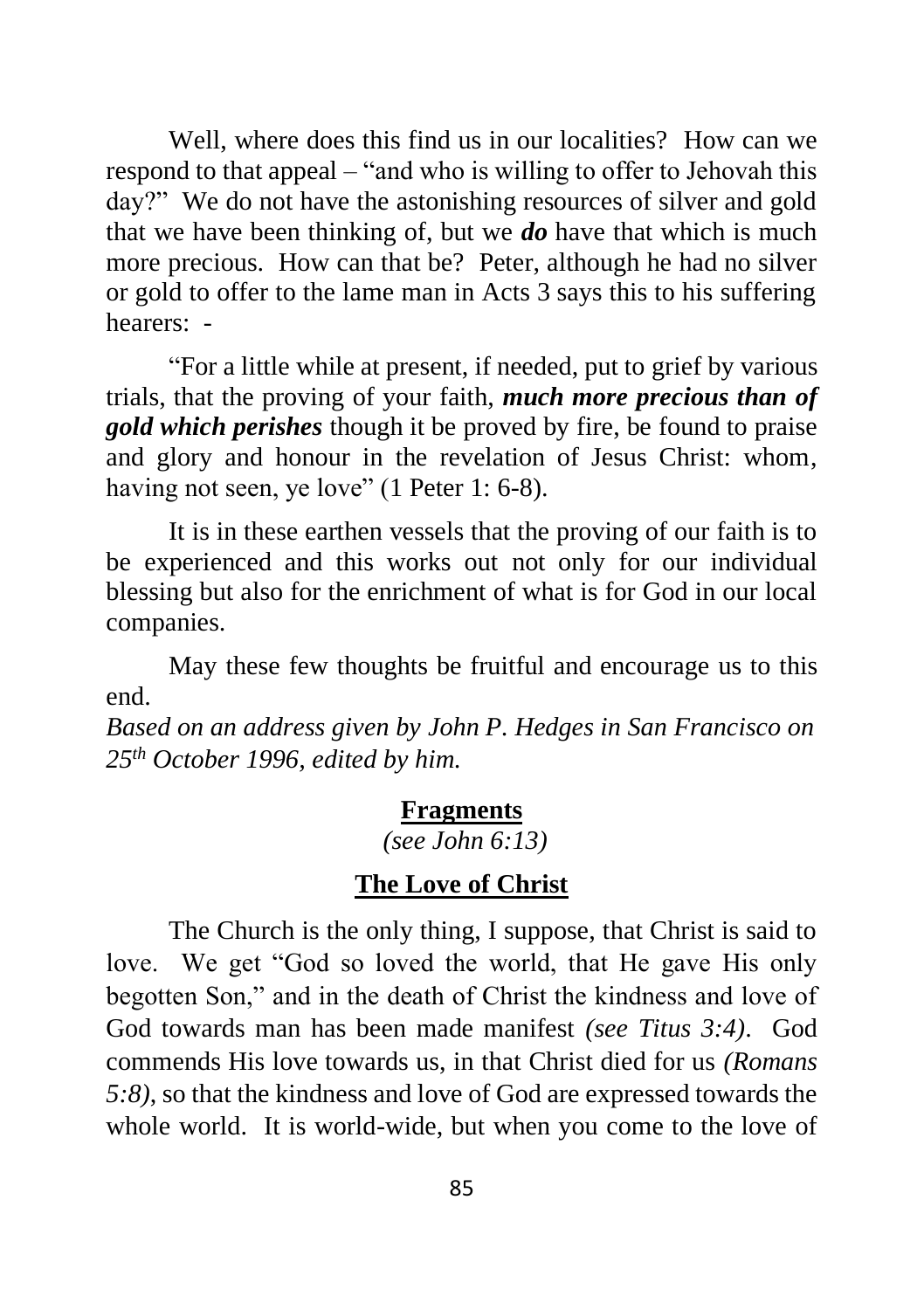*Christ* – I am not speaking of His love to the Father, but to man – the Church is the only family that Christ is said to love; He loved the Church and gave Himself for it *(Ephesians 5:25).*

*Extracted from an address given by "J.B----d," at Quemerford, May 1904. The only possible exception I can think of is the man in Mark 10:21; perhaps he eventually found his way into the church? But generally the love of Christ, as such, is spoken of in the context of His love for His own, or His assembly; see, for example, John 13:1 and Eph. 3:1, this letter being addressed to believers. Editor.*

# **The Faithful and True Witness**

T.H.R. If I remember rightly, in the setting up of the candlestick of old, the lighting of it and attention to it belonged to Aaron *and his sons* (Exodus 27:21), but in the end of Leviticus, after failure had come in *(see Lev. 10 – Ed.),*we find the responsibility devolved upon Aaron alone to maintain the light in the house of God *(see Lev. 24:2 – Ed.),* and that shows me that while there is the general fact of the church as associated with Christ being responsible for the testimony, yet after all Christ, as the great High Priest, maintains it, though the candlestick has failed to give light. In Laodicea , where there is no testimony in the church, the Lord speaks of Himself as the faithful and true Witness. He maintains, as the true Aaron, the light even now, no doubt through those that have ears to hear.

E.D. The church is always in the place of responsibility until the Lord comes.

T.H.R. When Laodicea is here pure and simple, then the Lord will come.

*Extract from a Bible reading in Quemerford in May 1904. "T.H.R." is Thomas Reynolds; "E.D." is probably Edward Dennett.*

# **The Inward Divine Life**

It is important to remember that there is an inward divine life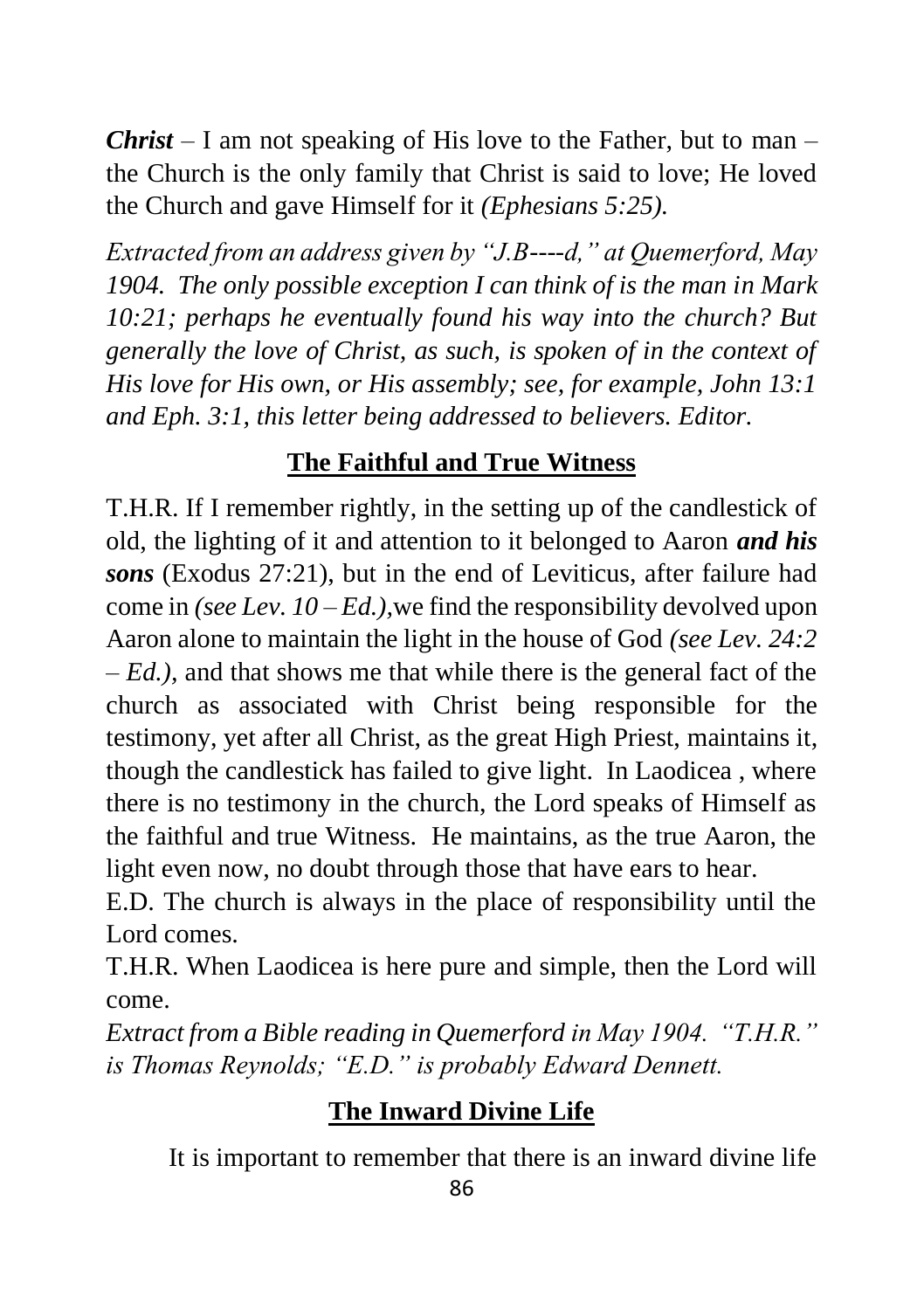which dwells and joys in God, having nothing to do with circumstances, though enabling us to go through them, and *in us* helped by them, because annulling the flesh and the will, so that we live more entirely of the inward life with God.

*Extracted from a meditation on Psalm 16 by J.N. Darby (1800-82); see "Collected Writings" Volume 17 [Practical No. 2], page 23 [New Series].*

# **FIRST WORDS OF THE LORD JESUS AS RECORDED IN THE GOSPELS**

There is, I'm sure, a blessing to be found in considering the first recorded words of the Lord Jesus in each of the four Gospels.

In Matthew's account, Jesus speaks to John the Baptist as to why He wished to be baptized: "Permit it to be so now, for thus it is fitting for us to fulfil all righteousness" *(NKJV).*

This gospel presents Jesus as the King. The Hebrew Scriptures promised that "A King shall reign in righteousness" *(Isaiah 32:1).*  And certainly very soon He will return for His church and at a later date rule over this planet for 1000 years. He is from eternity to eternity, as pictured in Melchizedek, whose name means King of righteousness; see the letter to the Hebrews, ch. 7, vv. 15-17, 21. No other ruler on Earth has been marked by complete righteousness. But what grace! That Jesus should condescend to be baptized, identifying Himself with the repentant ones of the Jewish nation. We may recall that He spoke elsewhere of the baptism He would undertake by going to the cross to die for lost sinners such as you and me *(Luke 12:50).* Each Christian should ask, "Does He rule MY life?"

Jesus' first recorded words in Mark's Gospel are to people living in Galilee. He said, "The time is fulfilled, and the kingdom of God is at hand. Repent [literally, 'change your mind-set',] and believe in the gospel."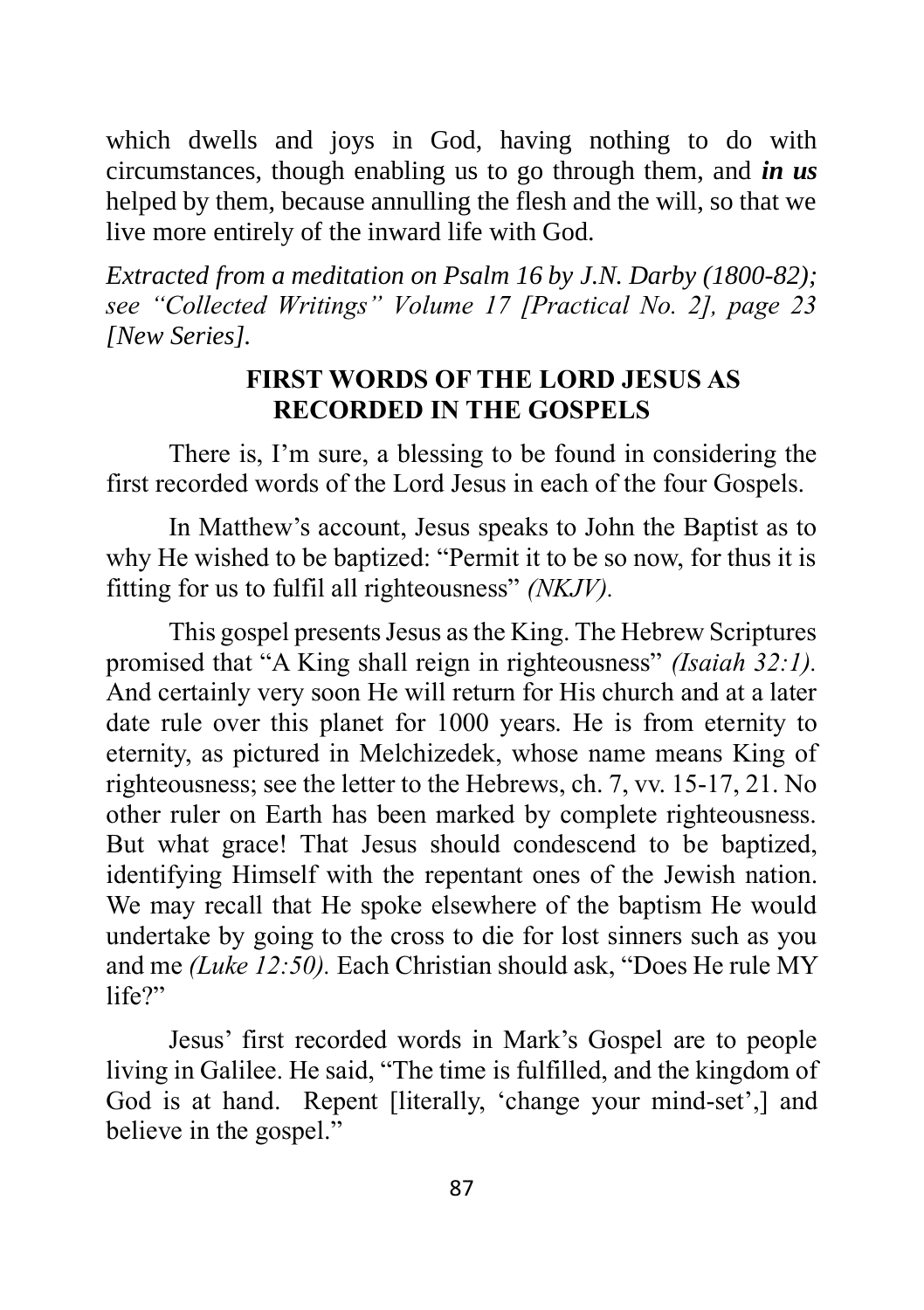The word 'gospel' is old English, meaning 'good news': the original Greek word '*euangelion*' is where we get the term 'evangelist', someone who passes on the good news of God's salvation available through the Person and work of Jesus Christ. Note that He said these words about three years before He died on that cross, but He promised God's blessing in the light of what He was going to do.

The apostle Paul called himself 'bond servant' and spread the message all the way to the heart of Europe. He told believers to follow him in the measure that he followed Jesus. So it is fitting that it is Mark's Gospel, which shows Jesus as the perfect Servant, that also presents Him spreading the good news as well as emphasizing its urgency. Likewise we are told elsewhere: "Behold, NOW is the accepted time; behold, NOW is the day of salvation" *(2 Corinthians 6:2);* and again, "TODAY, if you will hear His voice, do not harden your hearts" *(Psalm 95:7, 8; Hebrews 3:15).*

Luke's is the gospel of the perfect Man. We see glimpses of Jesus' birth and childhood, in every respect the only faultless human that ever walked the Earth. He said to his worried parents, "Why did you seek Me? Did you not know that I must be about my Father's business?" So He reminded them as He would remind us: He was and is the Son of God, yet in human terms He was twelve years old and at every stage of growth He acted in an appropriate way. Thus He accompanied Mary and Joseph back to Nazareth and was subject to them, His public ministry not starting until eighteen years later. But from birth at Bethlehem through to the crucifixion, He always was about His Father's business: everything He did, everything He thought, all He was, all He said was pleasing to His Father in heaven. Luke's account, with Jesus' dealings with His Nazareth family shows how God sets great value on the family bond, even if duty sometimes transcends family ties.

In John's Gospel Jesus is revealed in all the fulness of the Godhead. The first recorded words of Jesus here are (to two of John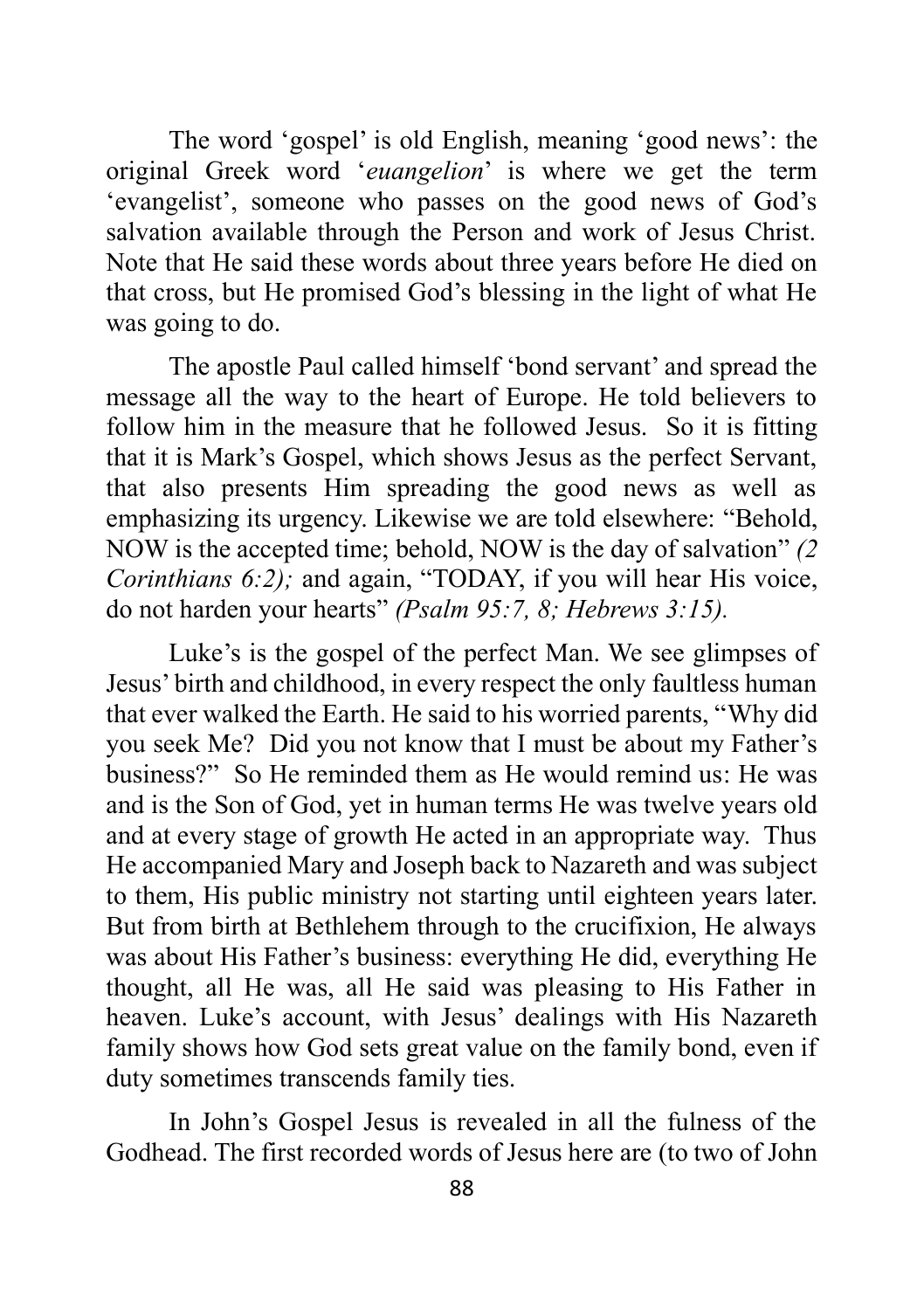the Baptist's disciples) "What do you seek?" This raises a question as to what *we* are seeking. Do we seek the light, life, grace and truth that are expressed in Christ, as brought out in this Gospel? When the two disciples reply, asking, "Teacher, where are You staying?" they are not given a location address. There is no spot in modern Israel or Jordan that could be labelled Jesus' house or home. Here on earth, by contrast with even foxes, there was nowhere for Him to lay His head. But He was, and is, ever "in the bosom of the Father." Consider His answer: "Come and see."

His call is still "Come and see," as the prophet and psalmist had written, "COME now, and let us reason together" *(Isaiah 1:18)*; and again, 'Oh, taste and SEE that the Lord is good" *(Psalm 34:8).*

Later He said, "COME to Me, all you who labour and are heavy laden, and I will give you rest" *(Matthew 11:28);* and again, "Let the little children COME to me" *(Mark 10:14).*

One of those two disciples, namely Andrew, not only came himself, but then told his brother that they had found the Christ, that is, God's promised anointed One [Hebrew 'Messiah'], and then brought him to Jesus. Are we just as keen to bring family and friends to Him?

When doubting Thomas came to see the risen Jesus, he addressed Him as "My LORD and my GOD". It is the divine wish that we come and see that Jesus, the Word, is no less than God, and put our trust in Him as such. That, John tells us, is why he wrote this gospel – "that you may believe that Jesus is the Christ, the Son of God …" *(ch. 20, v. 31)*. So we can sing, "Veiled in flesh the Godhead see; Hail the incarnate Deity!" "In Thee most perfectly expressed, The Father's Self doth shine: Of the full Deity possessed, Eternally divine;" and so many other wonderful, biblical hymns of praise and worship.

He would say to us all: "Come and see."

*Based on a word given by Michael* Godwin *on 5 th September, 2021.*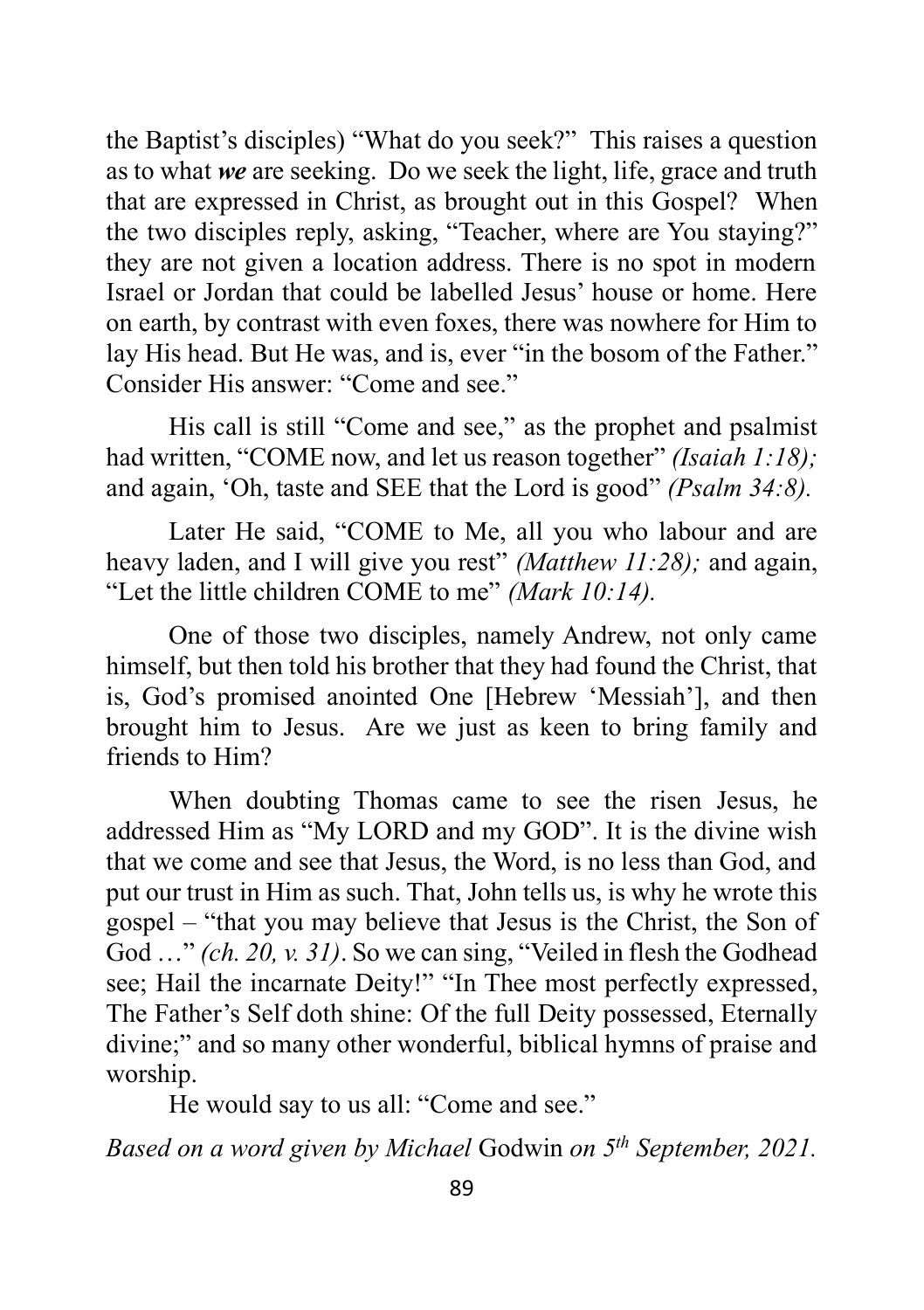# **THE LAST RECORDED WORDS OF THE LORD JESUS IN THE GOSPELS AND THE ACTS**

*Matthew 28:16-20.*

The Gospel of Matthew is divided into two parts. The first part, from chapter 1 to chapter 11, records the Lord's genealogy, His birth, His baptism, His teaching, His works of power and His sending forth His disciples. When we come to chapter 11 we have His rejection, the cities in which He had done the works having failed to repent. Finally in that chapter, the Lord turns to the Father and then makes a beautiful appeal to all who labour and are burdened. "Come," He says, "take My yoke … and learn from Me."

The second part of Matthew leads up to the Lord's crucifixion, His death and resurrection. And it is in resurrection that He gives us His last words in Matthew. Matthew does not record the Lord's ascension, because He speaks of Himself as the One who is with us all the days until the completion of the age, that is until He comes again. So when the disciples saw Jesus at the mountain in Galilee they did homage to him and the Lord accepts that homage by saying "All power has been given to Me in heaven and upon earth." "Power" here is in the sense of authority, so the disciples, and all in fact, are under the authority of the Lord. And, through the disciples, the Lord gives a commission, often spoken of as 'the great commission:' "Go, make disciples of all the nations, baptising them to the name of the Father, and of the Son, and of the Holy Spirit, teaching them to observe all things whatsoever I have enjoined you." That commission is the counterpart to the appeal at the end of chapter 11. In chapter 11 the Lord says "Come." In chapter 28 He says "Go" to the disciples. In chapter 11 He says, "Take My yoke;" in chapter 28 He says "make disciples." In chapter 11 He says "learn of Me;" in chapter 28 He says "teaching them to observe all things whatsoever I have enjoined you."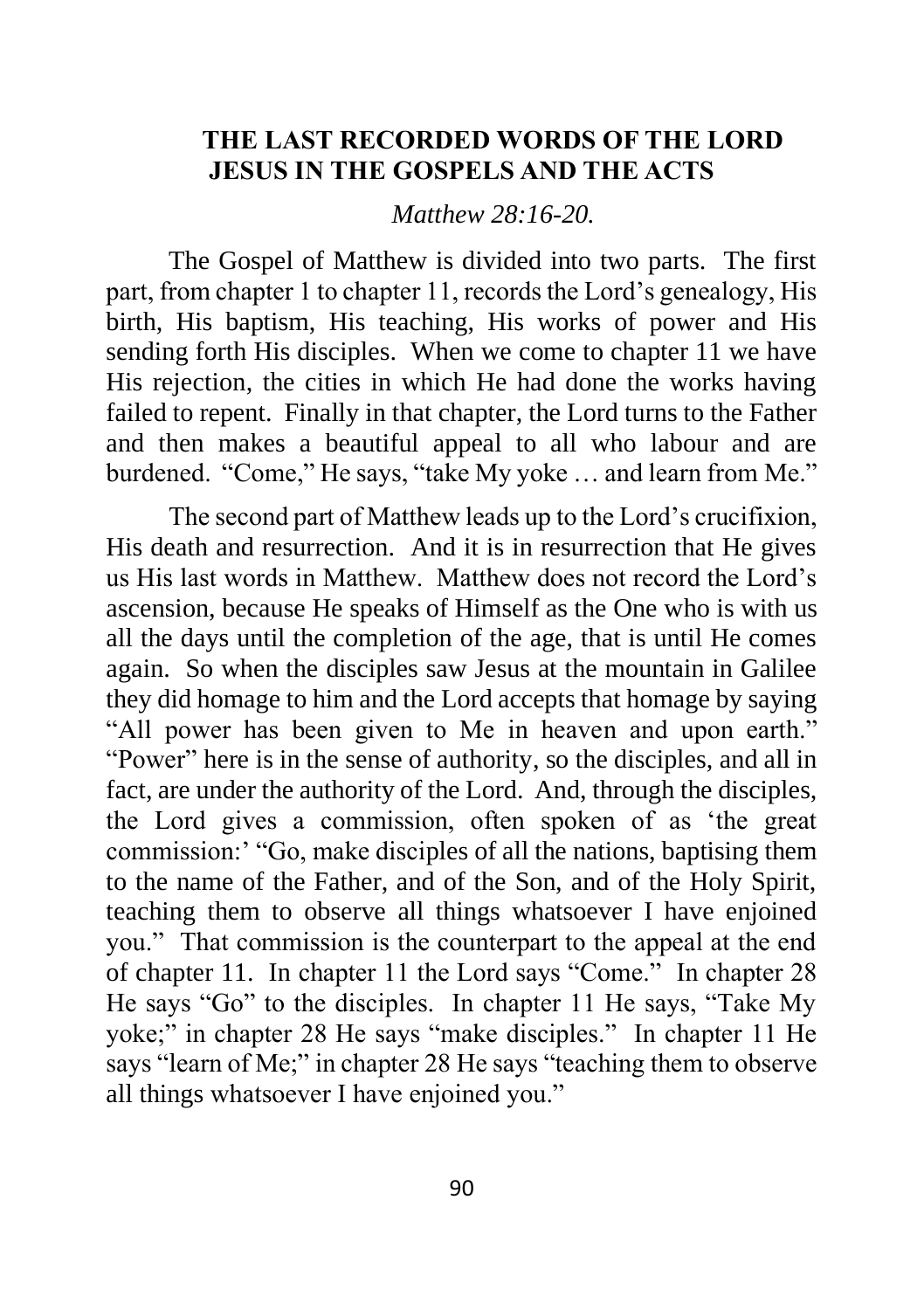So in the last words of Jesus He commands His disciples to go and make disciples of all the nations, putting them on Christian ground by "baptising them to the name of the Father, and of the Son, and of the Holy Spirit." We have the Trinity set out here, the three Persons of the Godhead. The disciples were going to teach them "to observe all things whatsoever I have enjoined you" – that is, they were to take on themselves Christ's easy yoke. Christ's yoke is in contrast to the yoke of the law, which Peter says "neither we nor our fathers have been able to bear" (Acts 15:10).

Then the Lord concludes with this wonderful promise: "Behold, I am with you all the days until the completion of the age." And how that has been experienced by saints down through the dispensation, to know the Lord's presence with them as they go out in service to Him, even in small circumstances: "where two or three are gathered together unto My name, there am I in the midst of them"!

#### *Mark 16:15-18.*

In contrast to Matthew, we have the Lord risen from the dead, reproaching His disciples for their unbelief and then giving them a simple commission to go into all the world and preach the glad tidings to all the creation. The response to it is believing and being baptised, and there were signs following which the disciples experienced; some we are told of, such as Paul taking up a serpent in Acts 28:3-6. But Mark records Jesus as saying, "Go into all the world, and preach the glad tidings to all the creation." The Jewish nation would be set aside as the gospel was to go out into all the world – "glad tidings to all the creation" – and the response for those who heard it was believing and being baptised to be saved. Mark makes a clear division between those who have believed and those who have disbelieved.

Then finally we have the Lord taken up into heaven and sitting at the right hand of God and the disciples going forth and preaching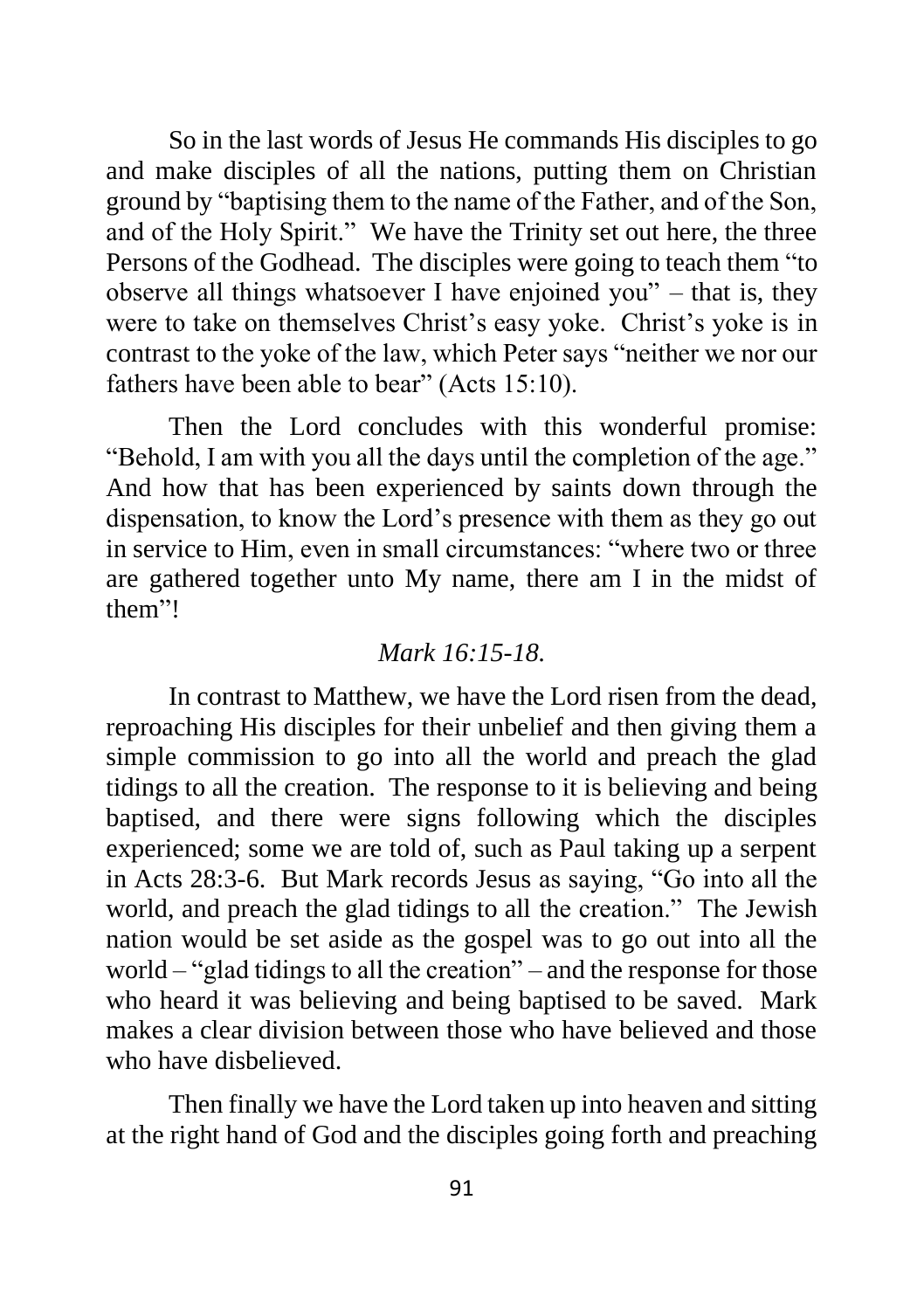everywhere, "the Lord working with them, and confirming the word by the signs following upon it."

### *Luke 24:44-49; Acts 1:6-9*

The Gospel according to Luke and the Acts of the Apostles were both written by the same author but they give us different accounts of the Lord's last words before His ascension. In fact, reading Luke 24 only one might think that the Lord ascended on the same day that He rose from the dead, but Luke himself tells us at the beginning of Acts that the Lord was with them for forty days. This must have been a very special time with the Lord, risen from the dead with a company of the disciples, who were going to be indwelt by the Holy Spirit shortly after His ascension.

In Luke 24 the Lord appeared to His disciples and brought peace to them, assuring them that it was Himself risen from among the dead. He took food and ate it before them and then He said "These are the words which I spoke to you while I was yet with you, that all that is written concerning Me in the law of Moses and prophets and psalms must be fulfilled." They had, in a certain sense, understood this, but now the Lord was going to open their understanding to understand the Scriptures which they could not possibly have understood until the Lord Jesus Himself had suffered and died and risen again – scriptures such as Genesis 22, Psalm 22, Isaiah 53. It would be very difficult to understand them before the Lord Himself had fulfilled those prophecies. But having fulfilled them "He opened their understanding to understand the Scriptures, and said to them, Thus it is written, and thus it behoved the Christ to suffer, and to rise from among the dead the third day; and that repentance and remission of sins should be preached in His name to all the nations beginning at Jerusalem." They would be witnesses; the promise of the Father, the Holy Spirit, would come upon them; but they were to remain in the city until they were clothed with power from on high, as recorded in Acts 2. Then the Lord led them out to Bethany, blessed them and was carried up into heaven. They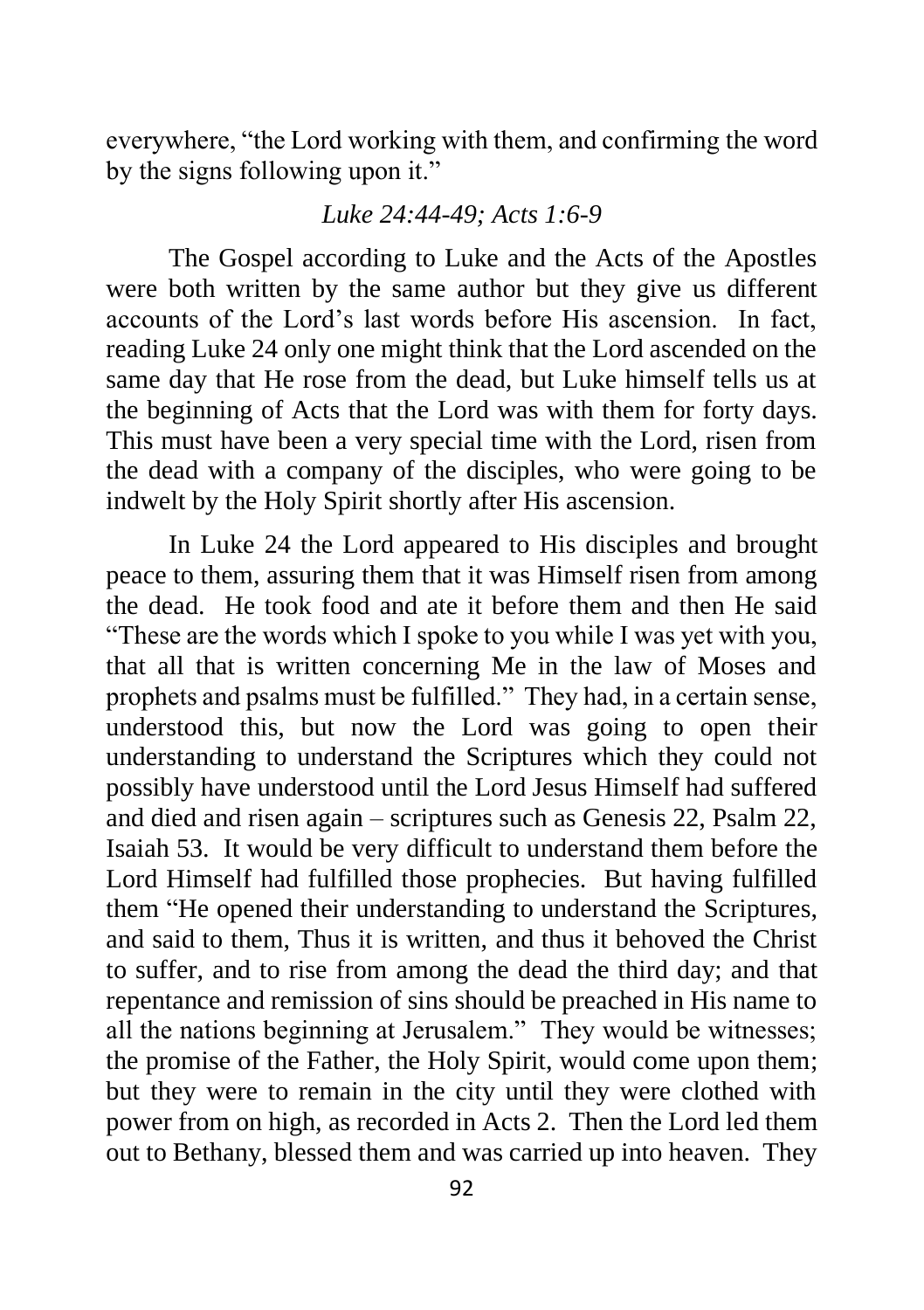returned and were continually in the temple praising and blessing God.

Acts gives us these details in a much fuller way. Luke here records the forty days, when He spoke of the things which concern the kingdom of God and they, for their part, asked Him, "Lord, is it at this time that Thou restorest the kingdom of God?" The Lord explained that these things were in the Father's hands; their part was to be witnesses "both in Jerusalem and in all Judaea and Samaria, and to the end of the earth." Then He was taken up from them "and a cloud received Him out of their sight."

The disciples, having received the Holy Spirit, did indeed witness to Him in Jerusalem, and then, as recorded in chapter 8 of the Acts, preached in Samaria and then, through Philip, preached the gospel to the Ethiopian eunuch, who took that gospel back to his own land, which was at that time "the end of the earth." The "end of the earth" has indeed changed from those days but the gospel has spread out all over the earth and there is not now a nation in which there are not believers on the Lord Jesus Christ.

We still await the day of His return; we do not know when it will be but we know that it will be soon.

# *John 21:18-23*

When John wrote his gospel, many years had passed since the Lord's ascension, and during that time various heresies had begun to circulate among the believers. It was to meet those that John in his gospel presents the Lord Jesus Christ as the Son of God. He does not record the Lord's ascension, although the Lord speaks of it directly Himself on at least two occasions (ch. 6, v. 62 and ch. 20, v.17). John does, however, give us His commission to Peter and His prophecy as to how Peter would die. Peter understood His words, because he speaks of them himself in his epistle (2 Peter 1:14). Here in John 21 they record how his death should glorify God, after which Jesus said to him, "Follow thou Me." Peter, being Peter, then turns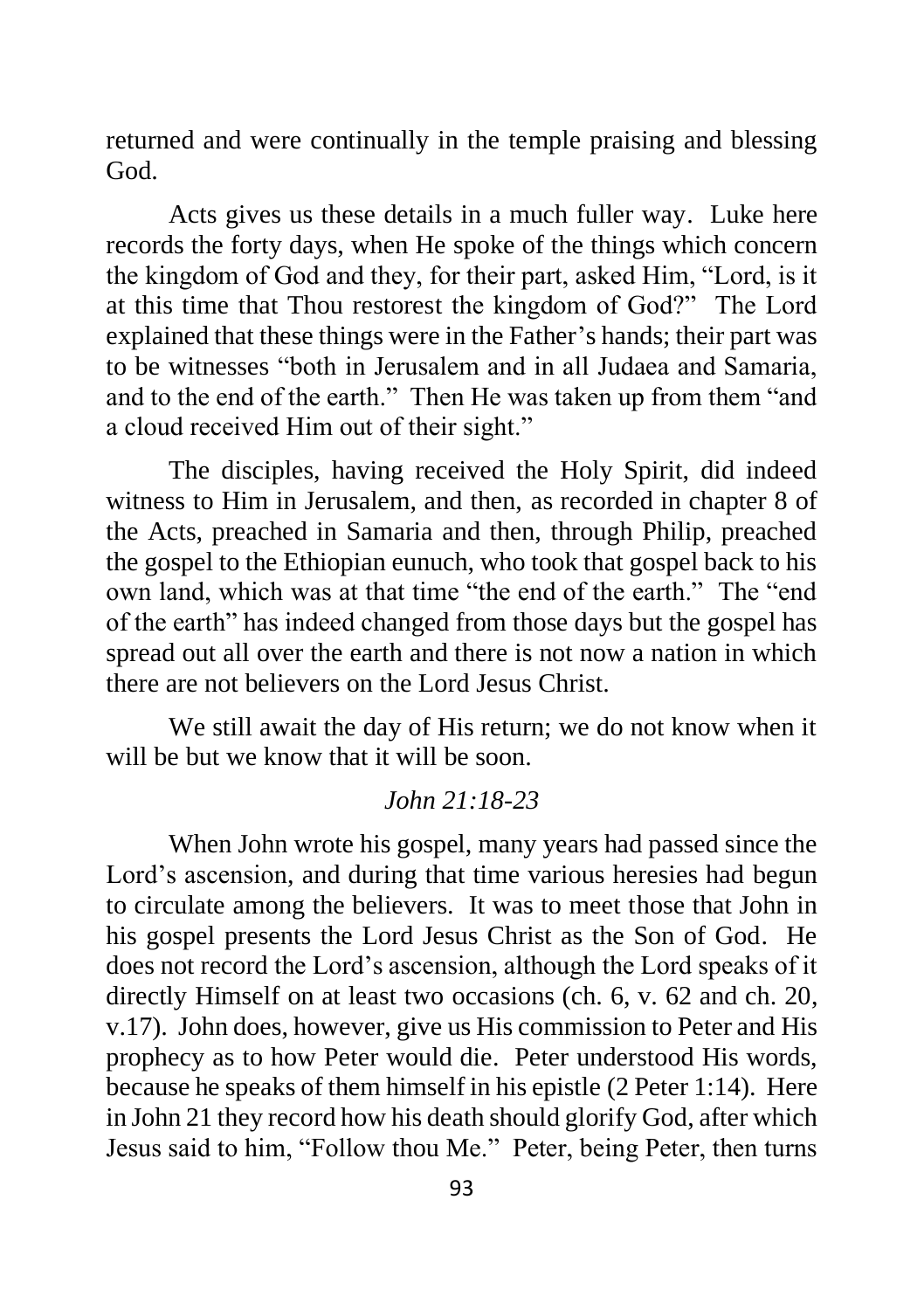round and sees John following and asks Jesus about him. And the Lord, in His final word, says, "If I will that he abide until I come, what is that to thee? follow thou Me." And then we are told how the brethren thought that it meant that John would not die before the Lord came again but the Lord did not say that. However, John did live to a very old age and was the last of the disciples, it seems, to die.

If it is true that John's Gospel was the last part of the Scriptures to be written, then the words "follow thou me" were the Lord's final words to Peter and to all of us. May we all be found following the Lord with a view to the testimony continuing until He comes again.

*Contributed by Tony Sheldrake.*

## **POETIC PAGES**

# **Alert**

Voice of the truth is dumb, Lukewarm is Christendom, The latter days have come, Wake then, O sleeper I Faith, once so clear and bright, Like an expiring light Dies, and the shades of night Seem to grow deeper! Doctrines of earth and hell, Balaam and Jezebel; Who shall the deepness tell Of the Deceiver?

Surely, as with a pall, Shadows come over all; Wake, ere the judgment fall,

Wake, O believer!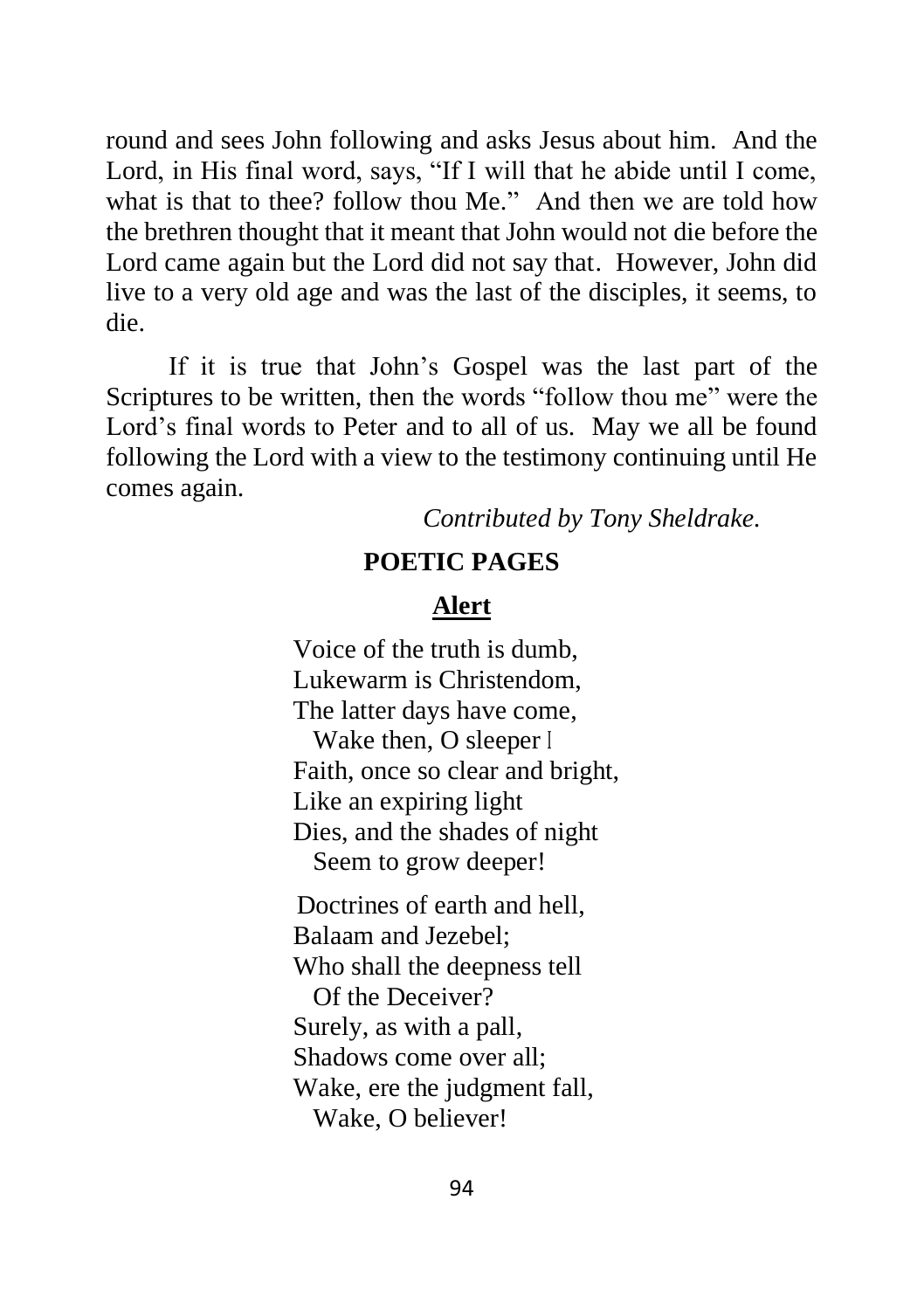Wake! ere thy love grow cold Buy of Him precious gold, Prized by the saints of old;

 Buy of Him vesture, Garments of purest white, Salve to correct thy sight, So to discern aright Truth from imposture.

Not to deny Thy name! Not to forget Thy claim! Jesus our Lord! The Same Now and for ever! O give us grace to stand Till time's last grain of sand Fall, and Thy potent hand Us from earth sever!

*E.L. Bevir (1847-1922)*

## **Always Confident**

I have a mighty Friend In heaven above; All who on Him depend His care shall prove: In every trial here, All through the desert drear, I can have nought to fear: His Name is Love.

Only a little while He is away: Soon will my Saviour's smile Turn night to day.

*P.T.O./*